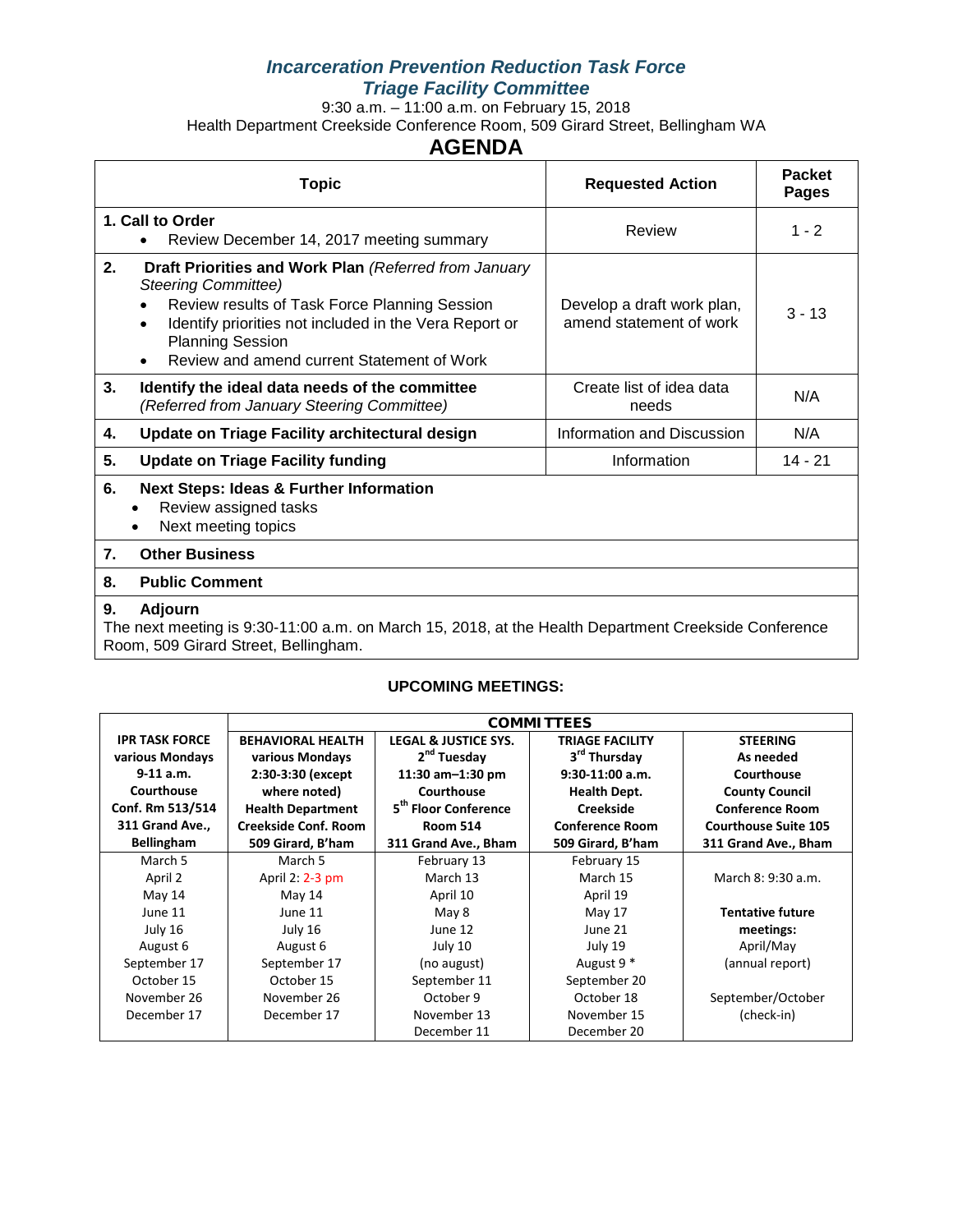#### **1. Call To Order**

Committee Chair Chris Phillips called the meeting to order at 1:00 p.m. at the Health Department Creekside Conference Room, 509 Girard Street, Bellingham.

| Members Present: Jill Bernstein (proxy for Jack Hovenier), Jeff Brubaker, Ken Mann, Chris |
|-------------------------------------------------------------------------------------------|
| Phillips, Tyler Schroeder                                                                 |

Also Present: Anne Deacon

Members Absent: Jack Hovenier, Betsy Kruse, Kelli Linville

#### Review September 21, 2017 Meeting Summary

The committee made one change, "...for the triage facility project, which includes \$300,000 monies from the North Sound Behavioral Health Organization...."

### **2. Discussion of Triage Facility funding: State capital budget and other potential funding sources**

Bernstein reported on her conversation with State Senator Erickson, who supports funding for the triage facility.

The committee members discussed the state legislative budget and the approval process. A majority approval is requires for the capital budget vote. Sixty percent approval of the legislature is required for bonding associated with implementation. There is movement on the Hirst Decision negotiation.

#### **3. Update from Tyler Schroeder on Triage Facility phase one architectural design services contract**

Schroeder reported that the contract with the architect has just been signed and will take six to eight weeks to complete. He expects completion in February.

The committee members discussed the plan to meet with the current triage facility operators, delineation of operational impacts, costs of remodel versus a new build, decisions by the County Council and County Executive, and anticipated completion date for the new facility.

The committee concurred to meet next in February.

#### **4. Public Involvement Plan**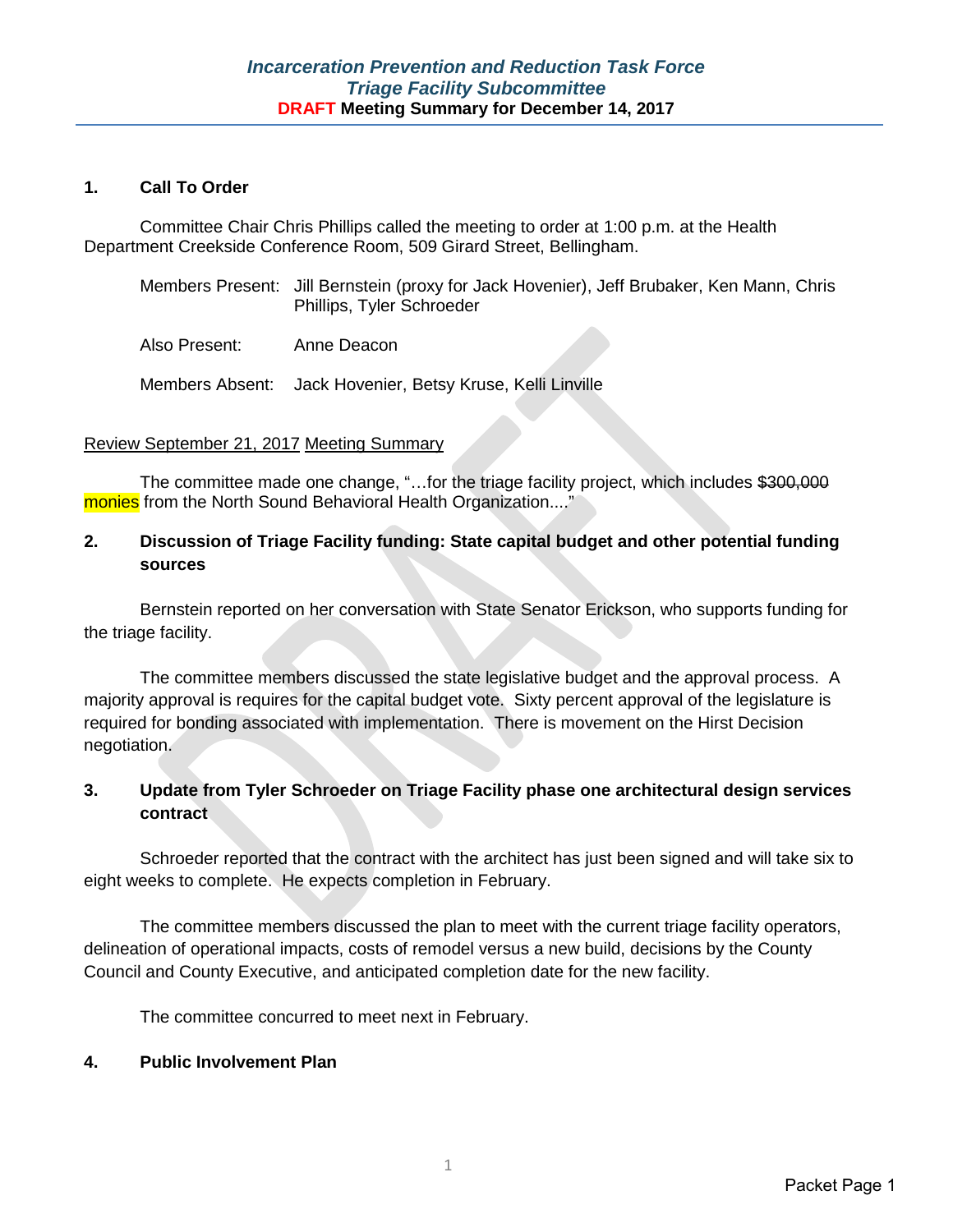Schroeder reported there is no new information. County staff will begin to arrange a neighborhood meeting to present the results of the architect's preliminary study, likely in March or April.

- At the February 5 Task Force meeting, Schroeder will present the details of the neighborhood meeting
- The administration should receive the architect's report mid-February
- The Triage Facility Committee will review the report at its meeting on February 15
- The administration and Committee will present the architect's report to the full Task Force at its meeting on March 5.

The committee members discussed the approach for presenting the project to the neighborhood. They will follow the City's process for development permits, which isn't required.

### **5. Other Business**

The committee members discussed the current triage facility and the homeless camp protest at Bellingham City Hall and the Homeless Solutions Work Group. In Whatcom County, about 80 percent of the homeless have local ties and 20 percent have no ties to the community. That statistic is consistent in most cities on the West Coast. Skagit County has no mission, and it's possible that their law enforcement are bringing their homeless to Whatcom County.

#### **6. Next Steps: Ideas & Further Information**

This item was no discussed.

#### **7. Public Comment**

There was no public comment.

### **8. Adjourn**

The meeting adjourned at 1:43 p.m.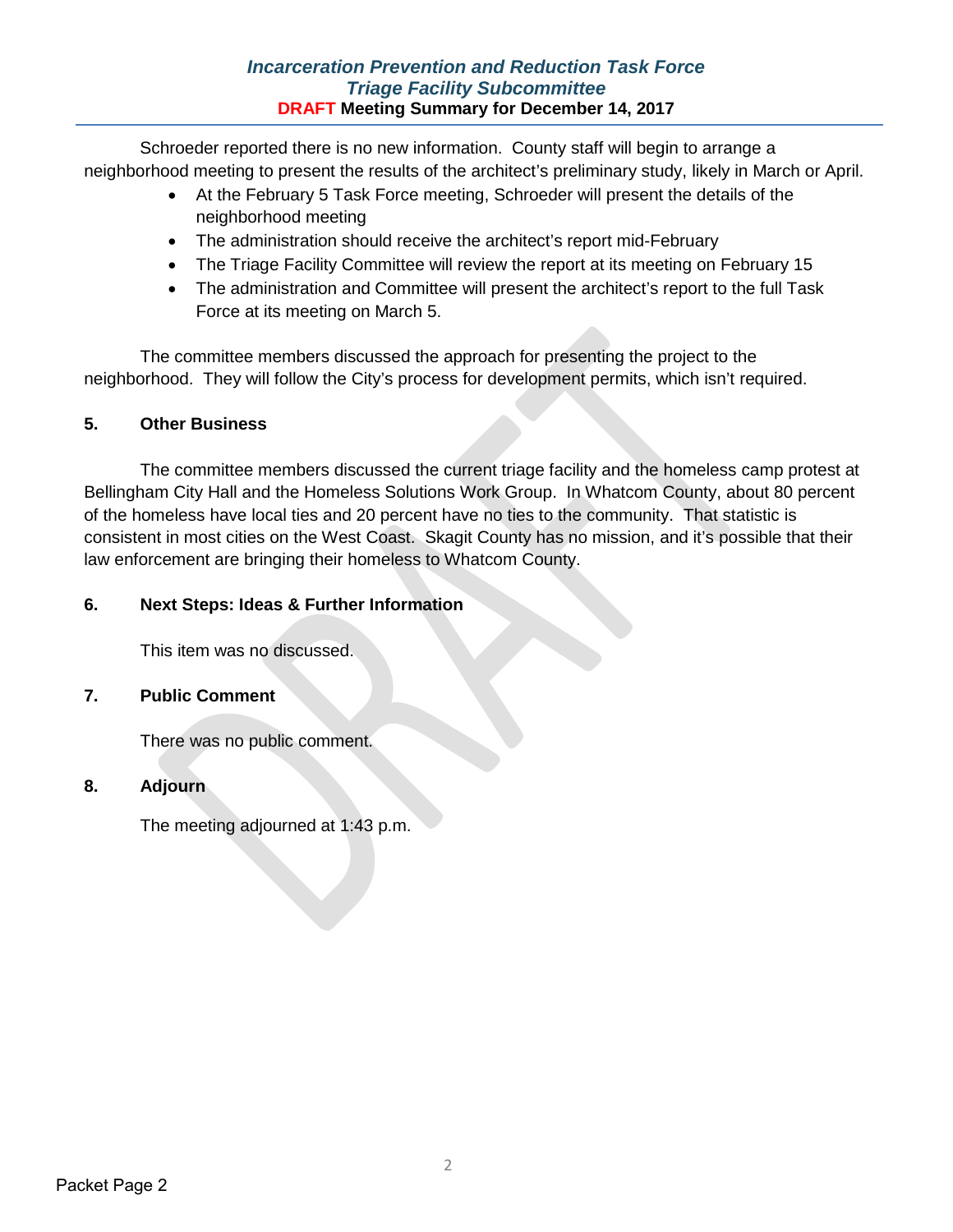

# Planning Session Summary Report<br>WHATCOM COUNTY INCARCERATON PREVENTION AND REDUCTION TASK FORCE January 2018

## SUMMARY

On January 8<sup>th</sup>, 2018, the members of the Whatcom County Incarceration Prevention and Reduction Task Force conducted a Planning Session to explore which of the recommendations from the VERA report should be prioritized for consideration and possible implementation. The Session was further intended to lay the groundwork for developing an 18-month Action Plan.

### PROCESS

The co-chairs of the Task Force, Jill Bernstein and Jack Hovenier, along with Council Member Ken Mann and Legislative Coordinator Jill Nixon worked with a local facilitator and strategic planning consultant, Holly O'Neil of Crossroads Consulting, to design and facilitate the planning process. The Task Force had recently submitted its *Phase III Report to Whatcom County Council* in December of 2017, and was poised to evaluate the *VERA Institute November 2017 Report to Whatcom County Stakeholders on Jail Reduction Strategies*.

To lay the groundwork for the session, the facilitator developed a survey to gather preliminary input on planning priorities. The first draft of the survey and the proposed agenda for the Planning Session was first presented at the December meeting of the Task Force. At that meeting and in the week that followed, Task Force Members provided the facilitator with feedback on the survey and the agenda, which the facilitator incorporated into the final design. The final planning survey was distributed via email to Task Force Members and a similar survey was distributed to a list of interested citizens. Eighteen (18) Task Force Members and seven (7) citizens responded, and the results from both surveys were provided to the Task Force in advance of the January  $8<sup>th</sup>$  planning session.

The pre-session Planning Survey was designed to:

- 1. Provide the three Committees with feedback on their current and proposed initiatives.
- 2. Assess and gather feedback on the recommendations of the VERA report.
- 3. Gather input on how to approach data gathering.
- 4. Solicit any additional feedback regarding interests and concerns.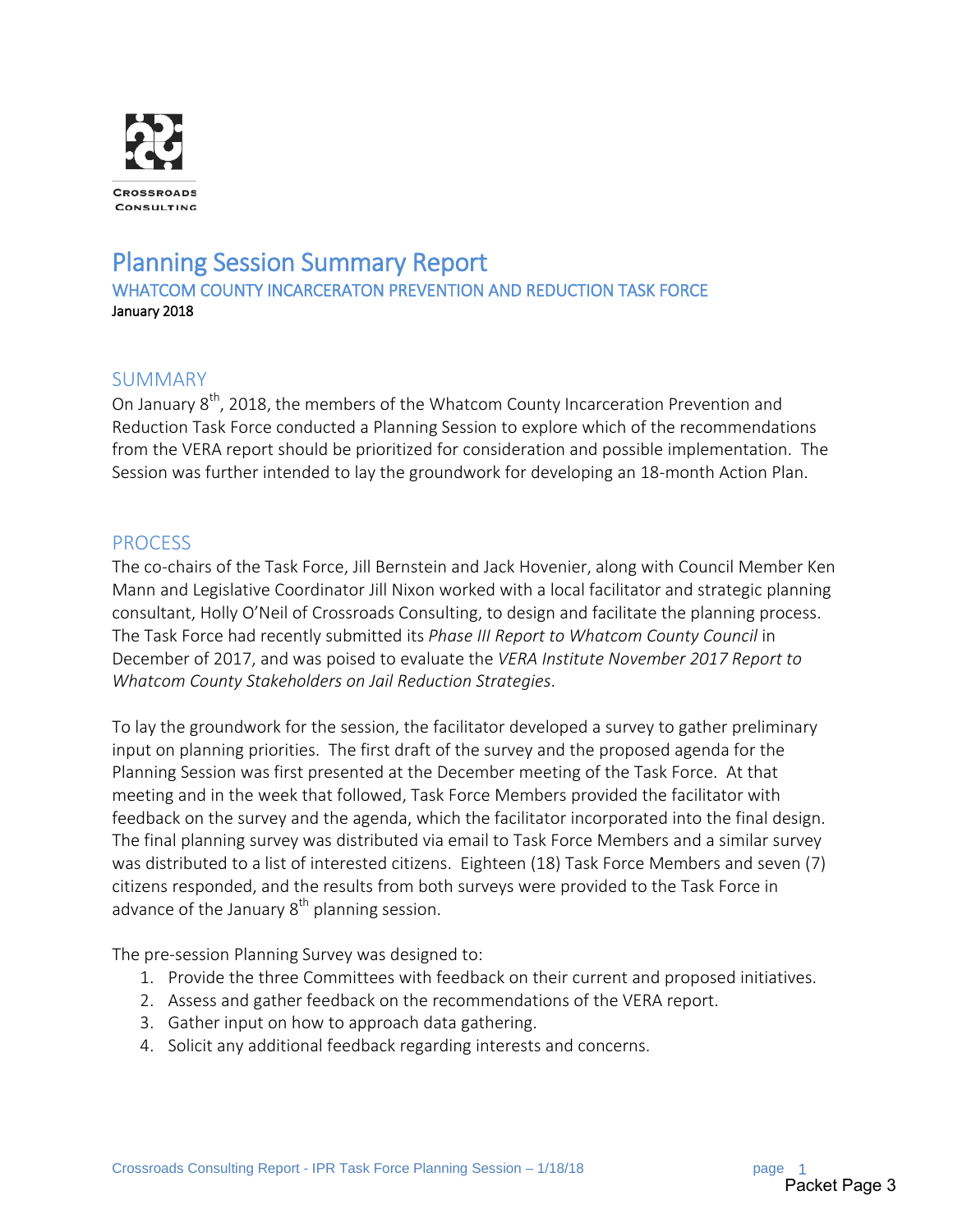The planning session was 3.5 hours long (see AGENDA: Appendix A). Due to the limited time, the survey feedback on the Committee's current and proposed initiatives was not discussed at the meeting, but was included in the packet as important context. It was understood that Committees would use that feedback, in addition to the work of this Planning Session, to develop and refine their proposed Work Plans for the year.

The session began with introductions of all participants and citizens who were observing the process. The facilitator then provided guidelines for how the group would build consensus while openly exploring differences of opinion. The facilitator also provided a simple framework for understanding how today's work would conceptually be incorporated into an annual planning cycle. The work of this planning session (as indicated in the light-blue circles) would provide the Steering Committee with the information needed to develop an 18 month Action Plan for approval at an upcoming regular meeting, working in close communication with the Committees.



#### ANNUAL PLANNING CYCLE

The Task Force reviewed their statement of purpose, as per County Ordinance ORD2015-025

TO PROVIDE RECOMMENDATIONS, OVERSIGHT, AND SPECIFIC TIMEFRAMES ON THE DEVELOPMENT OF NEWOR ENHANCEMENT OF EXISTING PROGRAMS DESIGNED ALONG A CONTINUUM THAT EFFECTIVELY REDUCES INCARCERATION OF INDIVIDUALS STRUGGLING WITH MENTAL ILLNESS AND CHEMICAL DEPENDENCY AND MINIMIZES JAIL UTILIZATION BY PRETRIAL DEFENDANTS WHO CAN SAFELY BE RELEASED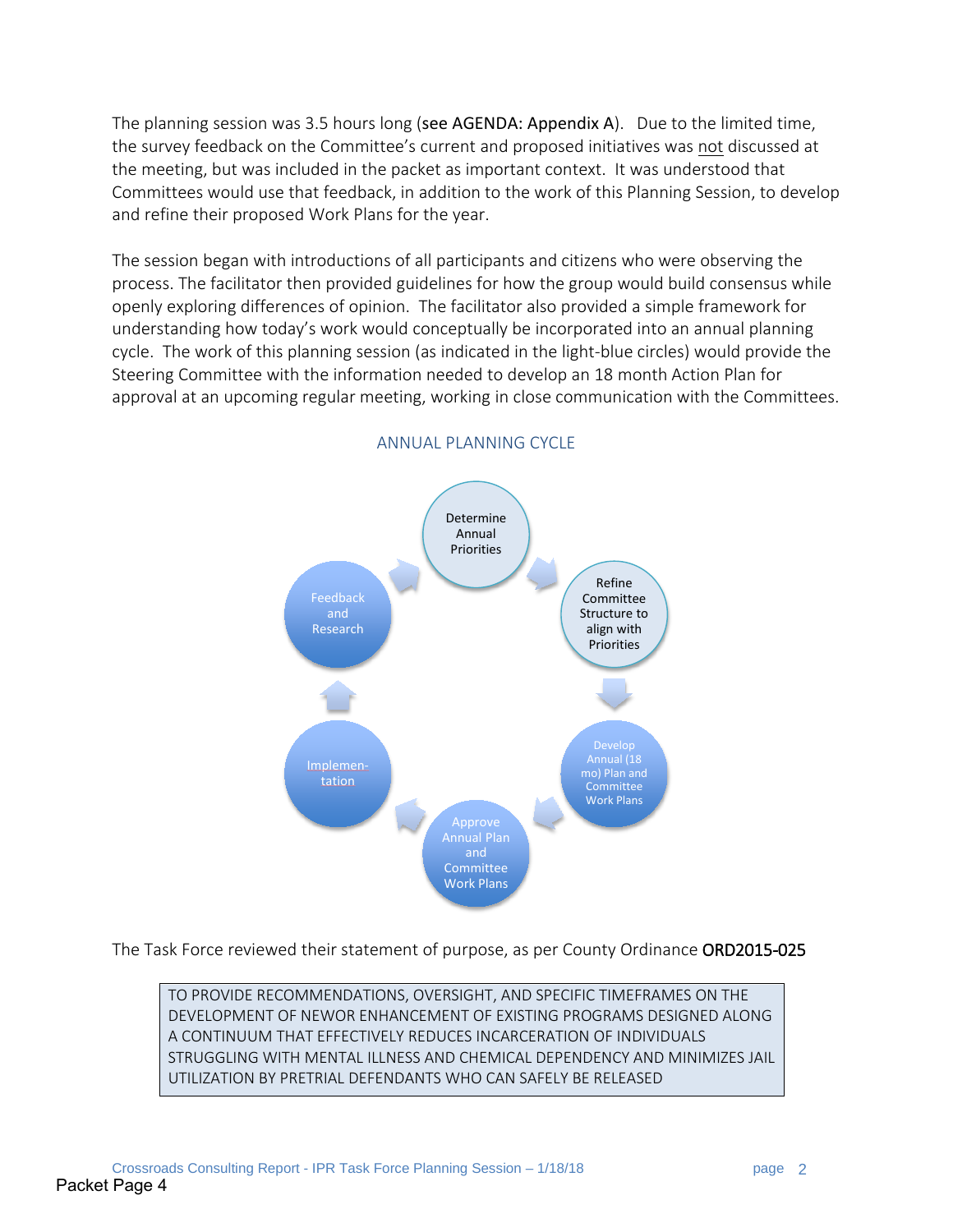The facilitator then presented the Survey Results (Appendix B), showing which of the VERA recommended strategies were ranked as being most important. Scores from the Task Force Members' and the citizens' ranking were shown to have no significant differences. VERA recommendations that ranked above 4.0 in the survey were offered to the group as an initial set of strategies for discussion purposes.

The "REAL-WIN-WORTH" methodology was used as a framework for discussion, with our discussion starting at the bottom of the pyramid, and ending the day at the top.

**Real** – Are we actually going to be able to do it, and how? **Win** – Is it feasible, is it likely to succeed, is there synergy and opportunity? **Worth** – Is it important? Do you think it will make a difference?



Working in small groups of 2-3 participants, Task Force Members and Proxies discussed the survey results and identified any additional strategies that should be considered beyond the initial set. Participants also identified any concerns or refinements of the recommended strategies, based on their perception of the whether the strategy would be a "Win" for our community. The group also noted that in some cases, these strategies would be pursued entirely as the development of recommendations, and were not anticipated to be appropriate for additional action by the Task Force.

As the small groups reported out, additions and changes were captured on sticky notes and categorized relative to the five goal categories in the VERA Report. An "Other" category was used capture other ideas or comments that were important to note.

After developing a more complete picture of the strategies participants felt were important to include in long term planning, participants used green sticky dots to indicate which strategies they thought should be prioritized for consideration or action in the next 18 months (across all goal areas). Additionally, if any participants had remaining concerns about the strategies, they were invited to use yellow sticky dots, with their initials, so that any lingering concerns could be addressed as needed after the session. Lastly, if people had interest in a working on a particular strategy, they put their name on a sticky note and attached it to that strategy.

To complete the process, the Committee Chairs were invited to the front of the room to select those strategies that would naturally fall into their Committee's purview. The group then discussed how to address the remaining prioritized strategies, which did not naturally fall within the purview of a Standing Committee, and how the committee structure of the Task Force could be adjusted to support that work. Lastly, topics for future discussion were identified.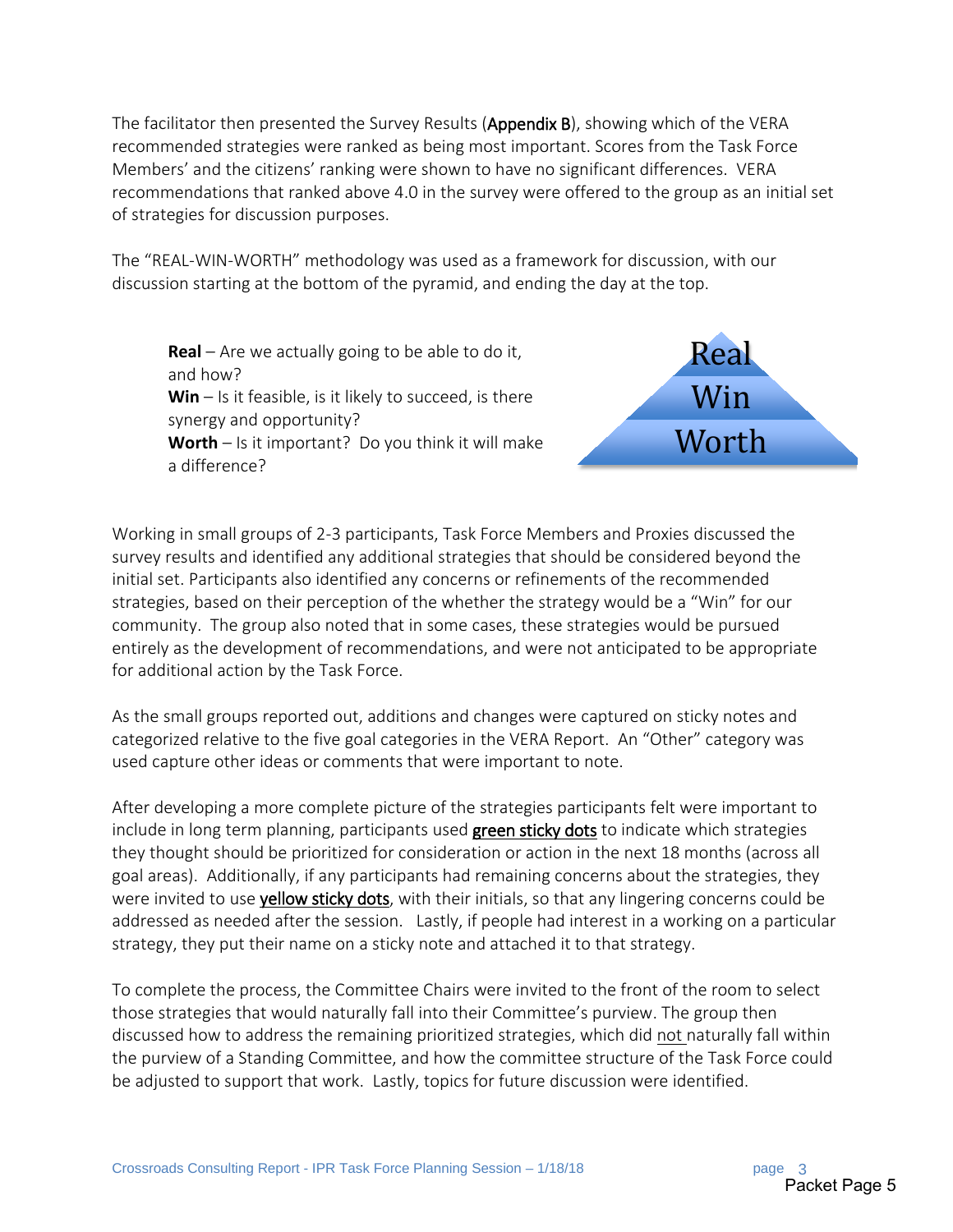## **RESULTS**

The tables reflect the prioritized long-term and short-term (18 month) strategies identified by the participants. Strategies were organized according to the three Standing Committees, with a final grouping of strategies related to data gathering, oversight, and accountability. Lastly, the final table reflects topics that members identified for future discussion topics.

| <b>Law and Justice Committee</b>                                                                                                          |                      |                       |                                                                                                                   |
|-------------------------------------------------------------------------------------------------------------------------------------------|----------------------|-----------------------|-------------------------------------------------------------------------------------------------------------------|
| <b>Strategy</b>                                                                                                                           | Green<br><b>Dots</b> | Yellow<br><b>Dots</b> | <b>Interested Parties</b>                                                                                         |
| Adopt and validate a data-driven pretrial risk assessment system                                                                          | 13                   |                       | Angela Anderson<br>Deborah Garrett<br><b>Iill Bernstein</b><br>Stephen Gockley<br>Dave McEachran (or<br>designee) |
| Establish Regional Pre-trial monitoring services program to serve<br>all Whatcom County Courts                                            | 13                   | K <sub>1</sub>        | Angela Anderson<br>Stephen Gockley<br>Deborah Garrett<br><b>RK</b>                                                |
| Implement policies and procedures that will reduce number of<br>bench warrants issued for FTAs                                            | $\overline{4}$       |                       |                                                                                                                   |
| Expand book and release practices, including from police stations<br>(addition: expand concept to include pre-arrest diversion)           | $\mathcal{L}$        | DH                    |                                                                                                                   |
| Increase opportunities for people to resolve outstanding<br>warrants                                                                      | $\overline{2}$       |                       | <b>RK</b>                                                                                                         |
| Develop mechanisms to prevent jail admissions for violations of<br>probation/parole                                                       | $\overline{2}$       |                       |                                                                                                                   |
| Facilitate opportunities for individuals to pay off fines assoc. with<br>moving violations                                                | $\mathbf{1}$         |                       |                                                                                                                   |
| (NEW) Use EHM to facilitate improvements in Whatcom County                                                                                | $\mathbf{1}$         |                       |                                                                                                                   |
| Explore how EH and EHM can reduce bench warrants for FTAs                                                                                 | $\mathbf{1}$         | KL                    |                                                                                                                   |
| Analyze warrant data to understand the scope of the problem to<br>target responses appropriately (also include in data<br>considerations) | $\mathbf 0$          |                       |                                                                                                                   |

| <b>Behavioral Health Committee</b>                                                                                                                  |                      |                       |                                              |  |
|-----------------------------------------------------------------------------------------------------------------------------------------------------|----------------------|-----------------------|----------------------------------------------|--|
| <b>Strategy</b>                                                                                                                                     | Green<br><b>Dots</b> | Yellow<br><b>Dots</b> | <b>Interested Parties</b>                    |  |
| Equip law enforcement officers with tools to de-escalate and<br>divert people experiencing behavioral health crises                                 | 11                   |                       | Ann Deacon<br>Bill Flfo                      |  |
| Pursue opportunities to coordinate care between county<br>agencies                                                                                  | 9                    |                       | Dan Hammill<br>Anne Deacon<br>Chris Phillips |  |
| Improve Data Collection System (addition: verify data on number<br>of people in jail who seek out or are referred to Behavioral Health<br>Services) | 3                    | JG                    |                                              |  |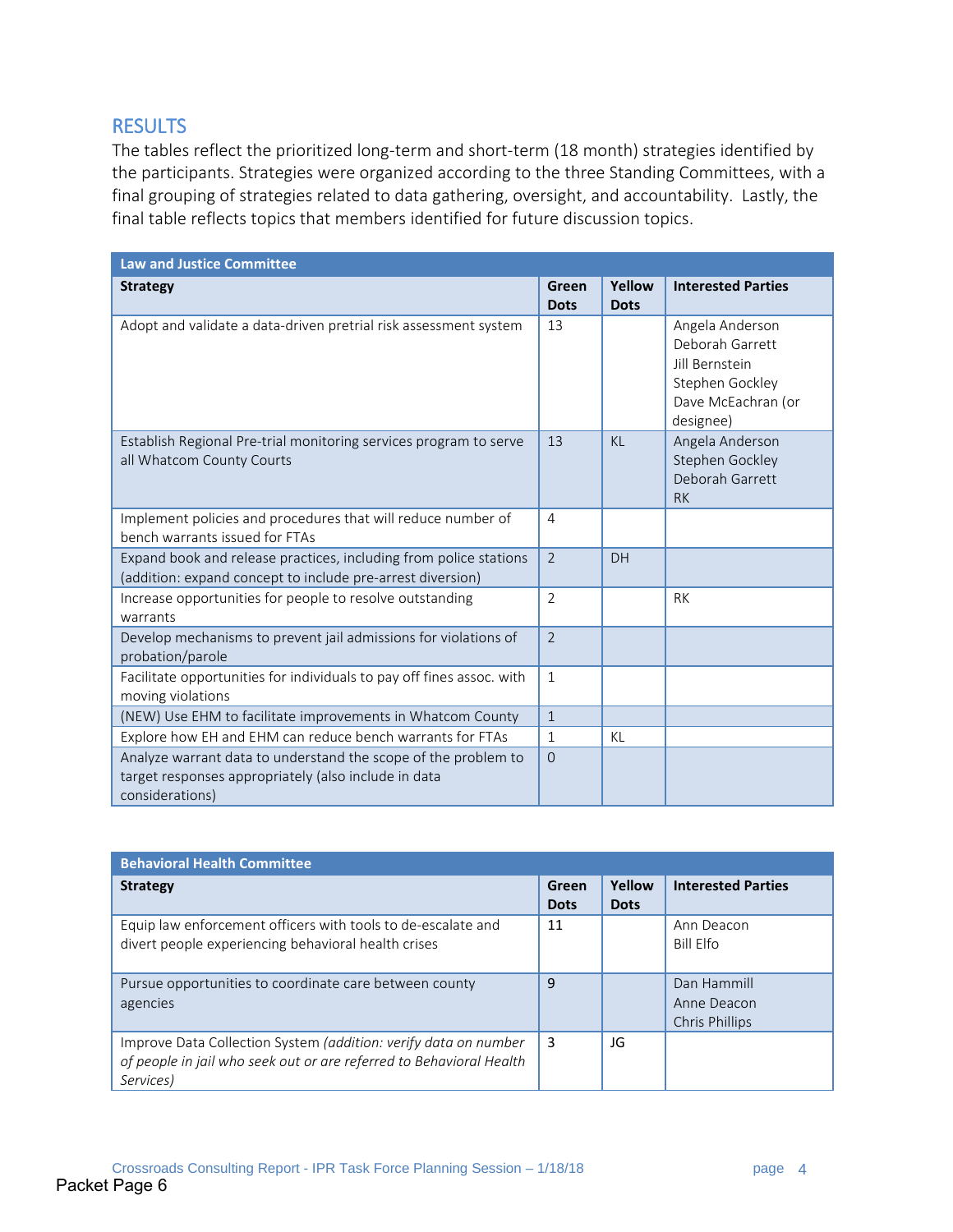| <b>Triage Center Committee</b>                                                             |                      |                       |                           |
|--------------------------------------------------------------------------------------------|----------------------|-----------------------|---------------------------|
| <b>Strategy</b>                                                                            | Green<br><b>Dots</b> | Yellow<br><b>Dots</b> | <b>Interested Parties</b> |
| Explore sobering services in the Triage Committee as part of the<br><b>Triage Services</b> | $\overline{2}$       | DH<br>AD              | Jack Hovenier<br>RK       |

| Strategies related to DATA GATHERING, OVERSIGHT, and ACCOUNTABILITY                                                                                                                                                                                                                                                                                                                 |                      |                       |                                                                                                                     |
|-------------------------------------------------------------------------------------------------------------------------------------------------------------------------------------------------------------------------------------------------------------------------------------------------------------------------------------------------------------------------------------|----------------------|-----------------------|---------------------------------------------------------------------------------------------------------------------|
| <b>Strategy</b>                                                                                                                                                                                                                                                                                                                                                                     | Green<br><b>Dots</b> | Yellow<br><b>Dots</b> | <b>Interested Parties</b>                                                                                           |
| Report and publish data regularly to ensure transparency and<br>accountability                                                                                                                                                                                                                                                                                                      | 6                    | <b>TS</b>             | Tyler Schroeder (Courts<br>and Jails)<br>Deborah Garrett<br>(comment - yes if<br>applied to all court<br>processes) |
| Develop and track case processing performance measures                                                                                                                                                                                                                                                                                                                              | $\overline{4}$       | <b>RK</b>             |                                                                                                                     |
| Work to secure and develop data to understand case flow<br>processing (amended from original text: "develop a collaborative<br>plan to ensure efficient and fair caseflow management)                                                                                                                                                                                               |                      | JG                    |                                                                                                                     |
| Addition: Look at new ways to make data informed bail decisions<br>(as per VERA Goal "Reduce unnecessary pretrial detention")                                                                                                                                                                                                                                                       |                      |                       |                                                                                                                     |
| Addition: Remove select low-level offenses from municipal code<br>(as per VERA Goal "Reduces unnecessary admissions to the jail")                                                                                                                                                                                                                                                   |                      |                       |                                                                                                                     |
| Addition: Consumer Focus Groups and exit interview with those<br>involved in justice system, to include their input in a system<br>mapping and strategic planning, and include discussion of<br>opportunities to apply restorative justice<br>(as per VERA Goal "Create oversight and accountability<br>mechanisms to ensure successful and sustained jail population<br>reduction) |                      | <b>TS</b><br>SG       | Joy Gilfillen                                                                                                       |

## FUTURE DISCUSSIONS (for the Steering Committee to add to Task Force Agendas, or identify other mechanism for future exploration of the topic)

| <b>TOPIC</b>                                                   | Green<br><b>Dots</b> | Yellow<br><b>Dots</b> | <b>Interested Parties</b> |
|----------------------------------------------------------------|----------------------|-----------------------|---------------------------|
| Restorative Justice                                            |                      |                       |                           |
| When, where, and how people are transported to jails in nearby |                      | <b>BE</b>             | Bill Elfo                 |
| counties                                                       |                      |                       |                           |
| Who do we need/want to have in our jails?                      |                      | SG                    |                           |
| How changes in Behavioral Health and Medical Systems may       |                      |                       |                           |
| affect our community                                           |                      |                       |                           |
| Task Force proxy system and representation on TF committees    |                      |                       |                           |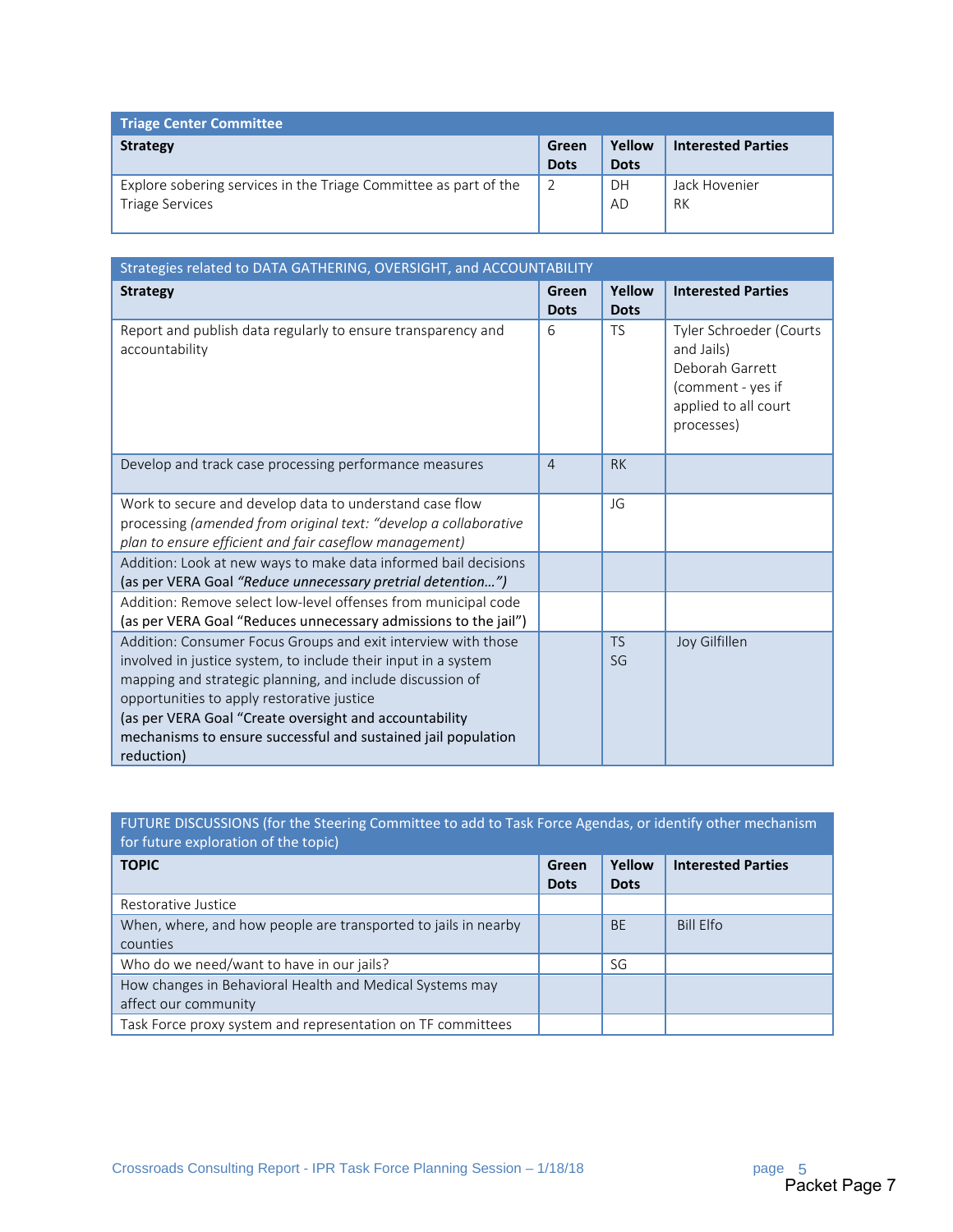## CONCLUSIONS AND NEXT STEPS

The group came to agreement that the strategies related to whole system DATA GATHERING, OVERSIGHT, and ACCOUNTABILITY needed to be advanced by the formation of another committee or some other type of workgroup, or possibly workgroups.

The Steering Committee was charged with the responsibility of developing a recommendation for the Task Force for how to proceed. In developing a recommendation, the Steering Committee will consult with key informants familiar with current data collection activities.

The group thanked Ken Mann for his service, and the Co-chairs and facilitator for organizing the planning session. Next steps will include:

- $\checkmark$  Facilitator will prepare Report from today's session
- $\checkmark$  The Steering Committee will use this report along with reports from Committees to propose a work plan for approval at an upcoming regular meeting.
- $\checkmark$  Committees shall use this report, review their charges as outlined in their statements of work, and review their current goals in submitting their proposed work plan and goals to the Steering Committee.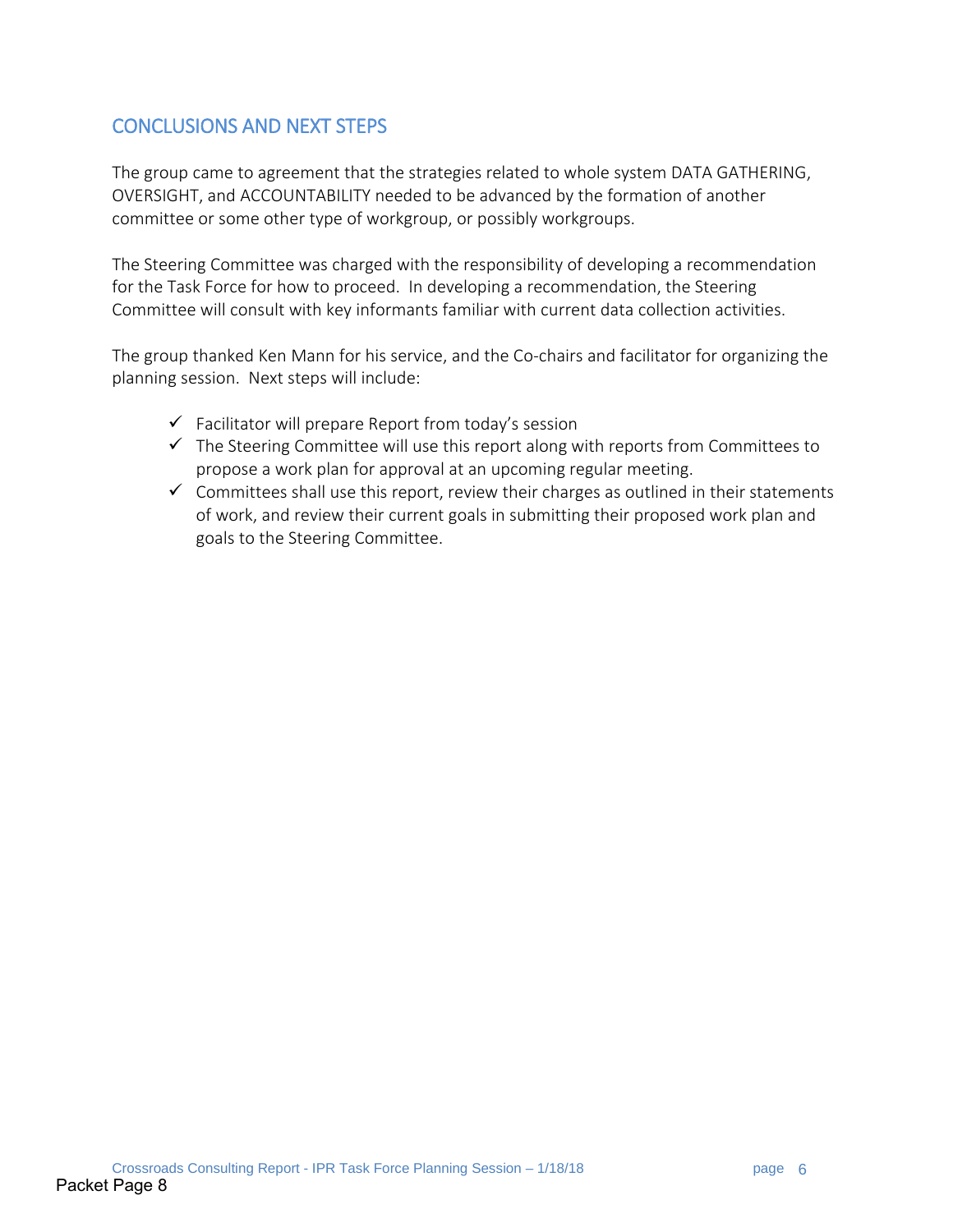## APPENDIX A

## WHATCOM COUNTY IPR TASK FORCE PLANNING SESSION

#### January 8, 2018

County Courthouse Fifth Floor Conf. Rooms 513/514, 311 Grand Avenue, Bellingham, WA

### Desired Outcomes:

 $\cdot \cdot$  To explore which of the recommendations from the VERA report are the highest priorities for the Whatcom County Incarceration Prevention and Reduction Task Force, and lay the ground work for developing an 18 month Action Plan.

## AGENDA

| 8:45 am   | Arrival; coffee and tea (15 min)                                                                                                                                                                                                                                                                                                                                                   |
|-----------|------------------------------------------------------------------------------------------------------------------------------------------------------------------------------------------------------------------------------------------------------------------------------------------------------------------------------------------------------------------------------------|
| $9:00$ am | Introductions, Desired Outcomes, Agenda, Guidelines for Participation (20 min)                                                                                                                                                                                                                                                                                                     |
| $9:20$ am | <b>Overview of the Planning Process (10 min)</b><br>Purpose: Facilitator will provide an overview of the planning cycle and how today's work<br>will be incorporated.                                                                                                                                                                                                              |
| 9:30 am   | Review and Evaluate Findings from Planning Survey (60 min)<br>Purpose: Explore areas of common ground and differences of opinion regarding the<br>Vera Report recommendations, and assess feasibility of preferred options.                                                                                                                                                        |
| 10:30 am  | Break (15 min)                                                                                                                                                                                                                                                                                                                                                                     |
| 10:45 am  | Identify Priorities for IPR Task Force (80 min)<br>Purpose: Seek agreement on long-term and short-term priorities and identify Task Force<br>members' areas of interest.                                                                                                                                                                                                           |
| 12:05 am  | Review Next Steps and Wrap Up (10 min)<br>Purpose: Review next steps:<br>$\checkmark$ Facilitator will prepare Report from today's session<br>Steering Committee will use Report to prepare an 18 month<br>$\checkmark$<br>Plan for approval at February Meeting<br>Committees will refine their work plans and bring back to Task<br>$\checkmark$<br>Force for approval Mar/April |
| 12:15 pm  | <b>Public Comment (15 min)</b>                                                                                                                                                                                                                                                                                                                                                     |
| 12:30 pm  | Closing                                                                                                                                                                                                                                                                                                                                                                            |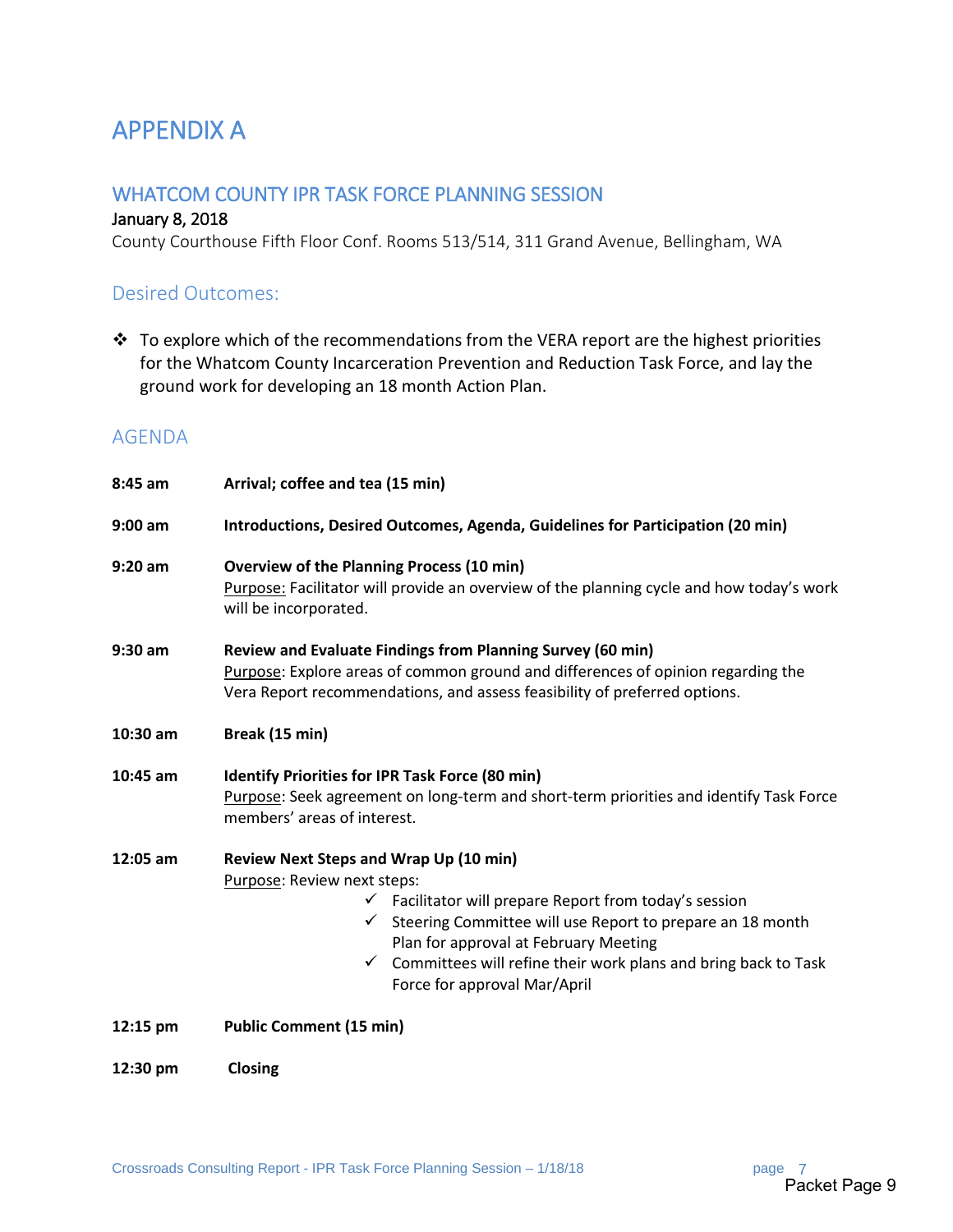## APPENDIX B

See following pages for Survey Results.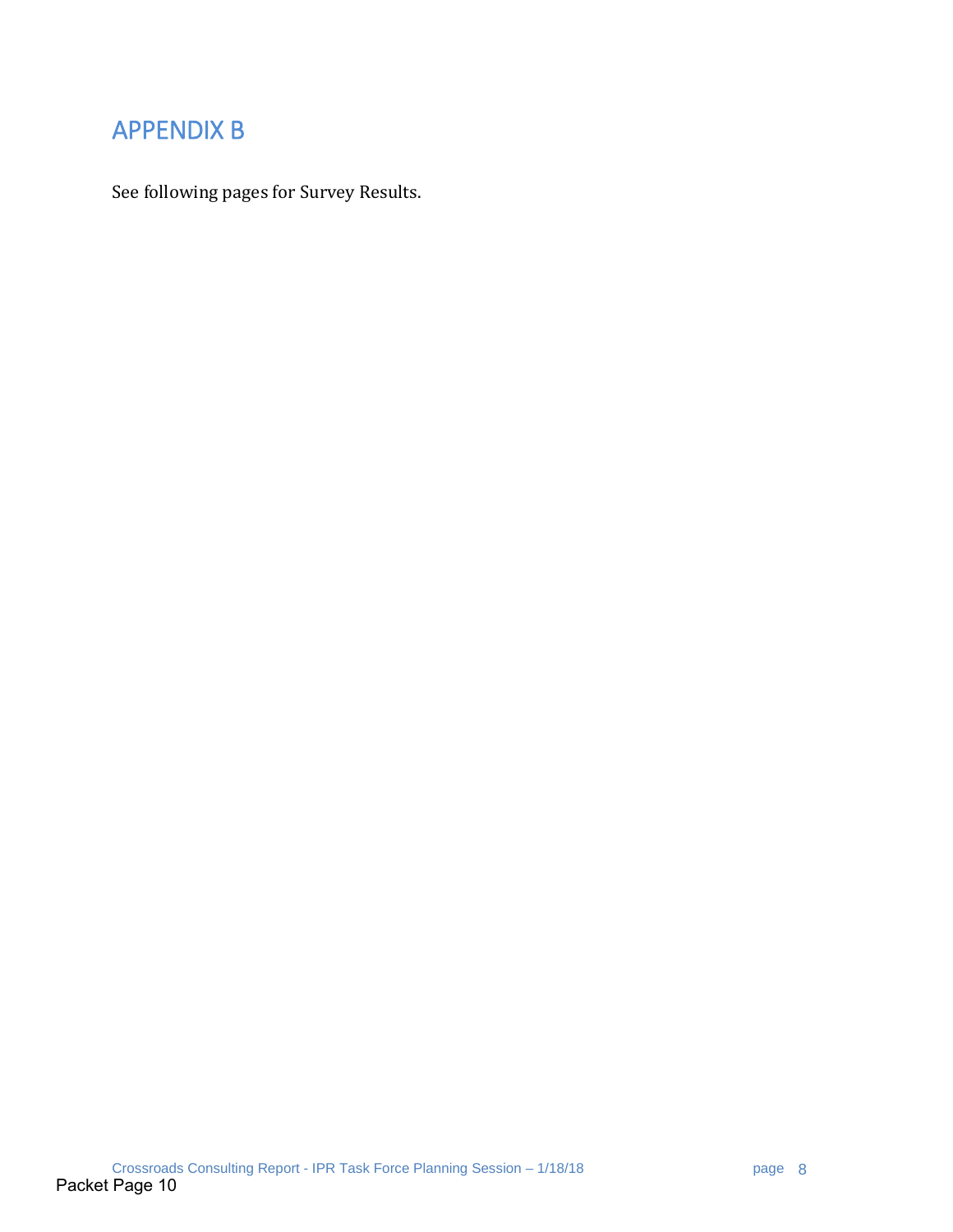## *Incarceration Prevention and Reduction Task Force Triage Facility and Facility Programming Ad Hoc Committee*  Statement of Work

#### **Statement of Purpose**

The purpose of the Incarceration Prevention and Reduction Task Force is to continually review Whatcom County's criminal justice and behavioral health programs and make specific recommendations to safely and effectively reduce incarceration of individuals struggling with mental illness and chemical dependency, and minimize jail utilization by pretrial defendants who can safely be released. (Ord. 2015-037; Ord. 2015- 025; County Code 2.46.020).

The purpose of this Ad Hoc Committee is to make recommendations to Task Force regarding the construction and operation of a new or expanded multi-purpose crisis triage facility to assist with jail and hospital diversion of individuals struggling with mental illness and/or chemical dependency (County Code 2.46.030).

Recommendations will take national best practices into account, as well as the work of the other two Ad Hoc Committees.

# **Goals of Expanded Crisis Triage Service in Whatcom County**<br>Improve the ability of law enforcement or emergency medic

- Improve the ability of law enforcement or emergency medical services to divert mentally ill citizens directly to a Triage Facility or a Crisis Stabilization Unit (CSU) and return to their duties
- Improve the ability of law enforcement or emergency medical services to divert citizens struggling with chemical dependency directly to a Triage Facility or a Crisis Stabilization Unit (CSU) and return to their duties
- Improve access for individuals who are seeking treatment for chemical dependency or mental health concerns
- Provide a clear point of entry (no-wrong door) to access behavioral health services in Whatcom **County**
- Consider the ability to hold and treat unsafe citizens involuntarily until they have stabilized their symptoms and are safe to return to the community
- Consider opportunities for integrating medical and behavioral health services
- Create clarity around the options for voluntary and involuntary treatment, and provide that information to the Task Force
- Provide comprehensive discharge planning to ensure citizens are connected to and engaged in available treatment services upon their return to the community (warm hand-offs)

#### **Scope (Project Tasks)**

- Assemble existing data, including relevant prevalence and utilization data
- Develop options
- Look at feasibility
- Identify models for consideration and make a recommendation
- Put forth feasibility considerations
- Consider, at a later time, the option of including an urgent care facility at the same location as the proposed facility as ancillary or complementary services
- Define the purpose of the proposed facility
- Identify the population it will serve
- Identify what services are currently offered
- Identify appropriate staffing structure
- What are our funding sources for capital costs?
- What are our funding sources for operations?



DRAFT Statement of Work IPR Task Force: Crisis Triage Facility N: WAHA PROGRAMS/IPR TASK FORCE/ Ad Hoc Triage Facility<br>Page 1 of 3 **Page 1** of 3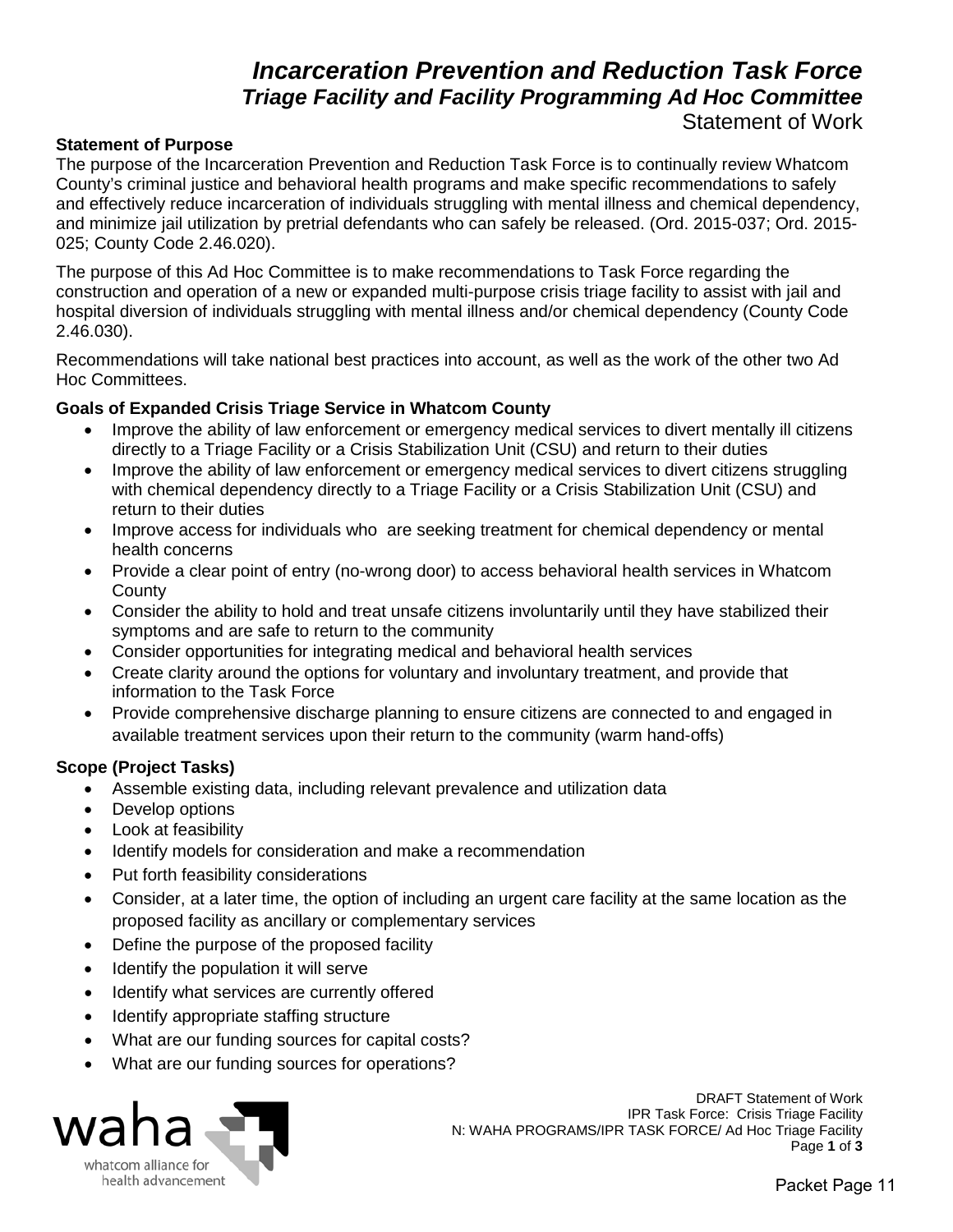## *Incarceration Prevention and Reduction Task Force Triage Facility and Facility Programming Ad Hoc Committee*

Statement of Work

- Develop revenue and expenditure projections
- Determine license requirements
- Obtain clarity re. RCW 10.31.110
- Identify appropriate location(s)
- Identify appropriate services prior to client entry into facility (easy access/no wrong door)
- Identify appropriate resources and supports for client departures from facility (warm hand-offs)

### **Deliverables for Phase One Deadline (February 9, 2016)**

Review current practices and assigned resources, (facilities, programs, funding sources), and develop goals for new or modified programs, and projected operational objectives. Determine licensing requirements and program components. Provide general information on expenditures and sustainable revenue projections.

Provide the Task Force with a set of options that addresses the issues outlined in the Scope.

### **Schedule of Work (need to set dates)**

The Task Force and the Ad Hoc Committees that are engaged in the Phase One work are functioning under a narrow timeframe for the successful delivery of their initial report to the Whatcom County. With a Phase One delivery date of February 09, 2016.

- Workgroup meeting schedule
	- o December 10, 2015
	- o December 17, 2015
	- o January 7, 2016
	- o January 14, 2016
- Benchmarking Completed by: TBD
- All Tasks identified in Scope assigned to/completed by: TBD

### **Measures of Success**

Information and recommendations to the Task Force within the defined periods

#### **Identified Best Practices**

Incorporate as appropriate for our work and any appropriate additional best practices that meet nationally recognized standards.

- SAMHSA's Gains Center
- VERA Institute of Justice
- National Association of Counties
	- o Stepping Up Initiative
- Council of State Governments Justice Center
- Other national standards

### **Other Ad Hoc Committees**



DRAFT Statement of Work IPR Task Force: Crisis Triage Facility N: WAHA PROGRAMS/IPR TASK FORCE/ Ad Hoc Triage Facility<br>Page 2 of 3  $\bullet$  **3**  $\bullet$  **3**  $\bullet$  **3**  $\bullet$  **3**  $\bullet$  **3**  $\bullet$  **3**  $\bullet$  **3**  $\bullet$  **3**  $\bullet$  **3**  $\bullet$  **3**  $\bullet$  **3**  $\bullet$  **3**  $\bullet$  **3**  $\bullet$  **3**  $\bullet$  **3**  $\bullet$  **3**  $\bullet$  **3**  $\bullet$  **3**  $\bullet$  **3**  $\bullet$  **3**  $\bullet$  **3**  $\bullet$  **3**  $\bullet$  **3**  $\bullet$  **3**  $\bullet$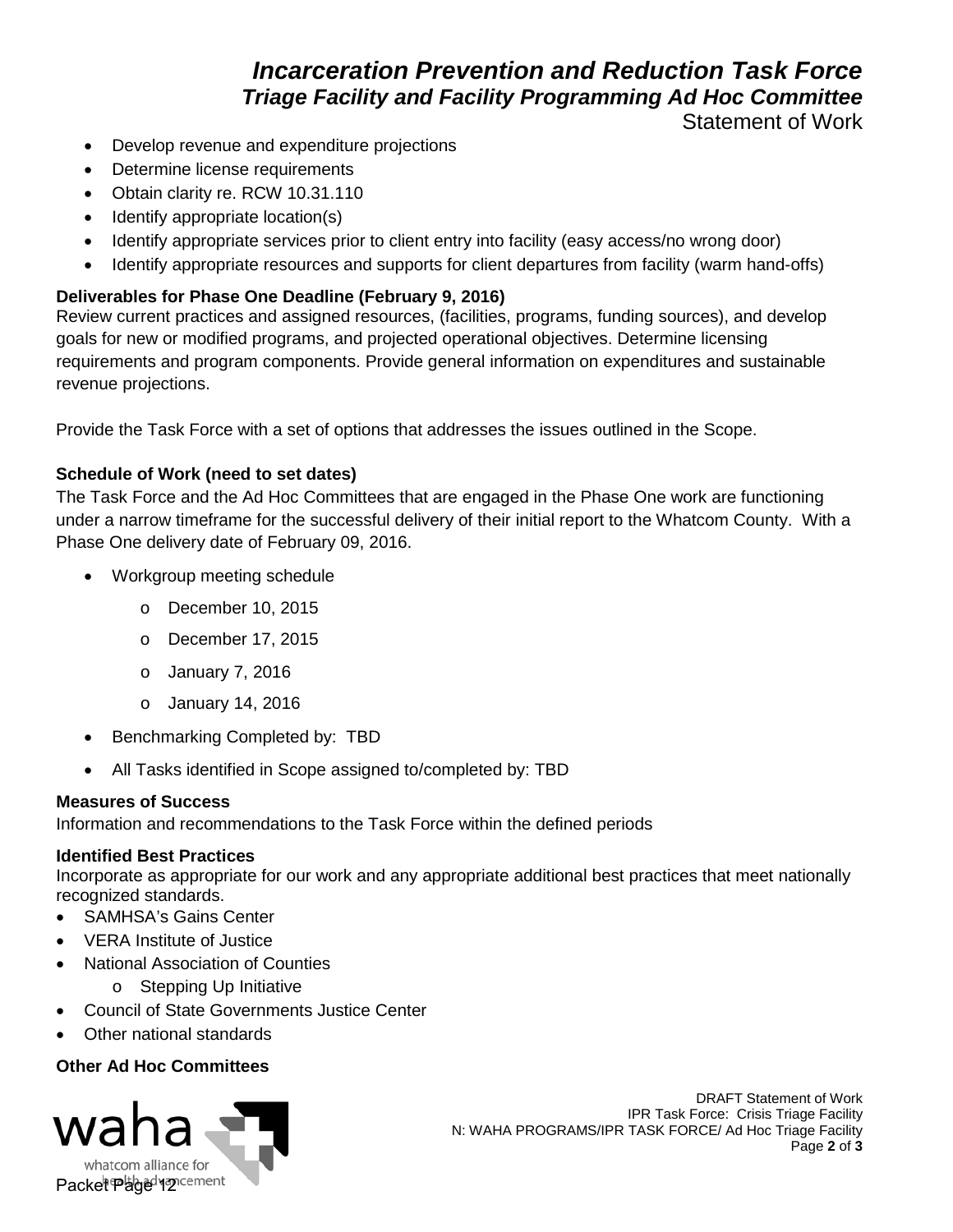## *Incarceration Prevention and Reduction Task Force Triage Facility and Facility Programming Ad Hoc Committee*

## Statement of Work

The work of the Behavioral Health Programs and Services Ad Hoc Committee will inform the work of Triage Facility and Facility Programming Committee in Phase One through its review of current behavioral health programs and services that are in operation in Whatcom County, and through the development of recommendations for improvements to current programs and services.

The work of the Legal System Ad Hoc Committee will inform the work of the Triage Facility and Facility Programming Committee in Phase One through its review of current programs and services that are in operation in Whatcom County, and through the development of recommendations for improvements to current programs and services.

The work between Ad Hoc Committees is interrelated and interdependent.



DRAFT Statement of Work IPR Task Force: Crisis Triage Facility N: WAHA PROGRAMS/IPR TASK FORCE/ Ad Hoc Triage Facility<br>Page 3 of 3 **Page 3** of 3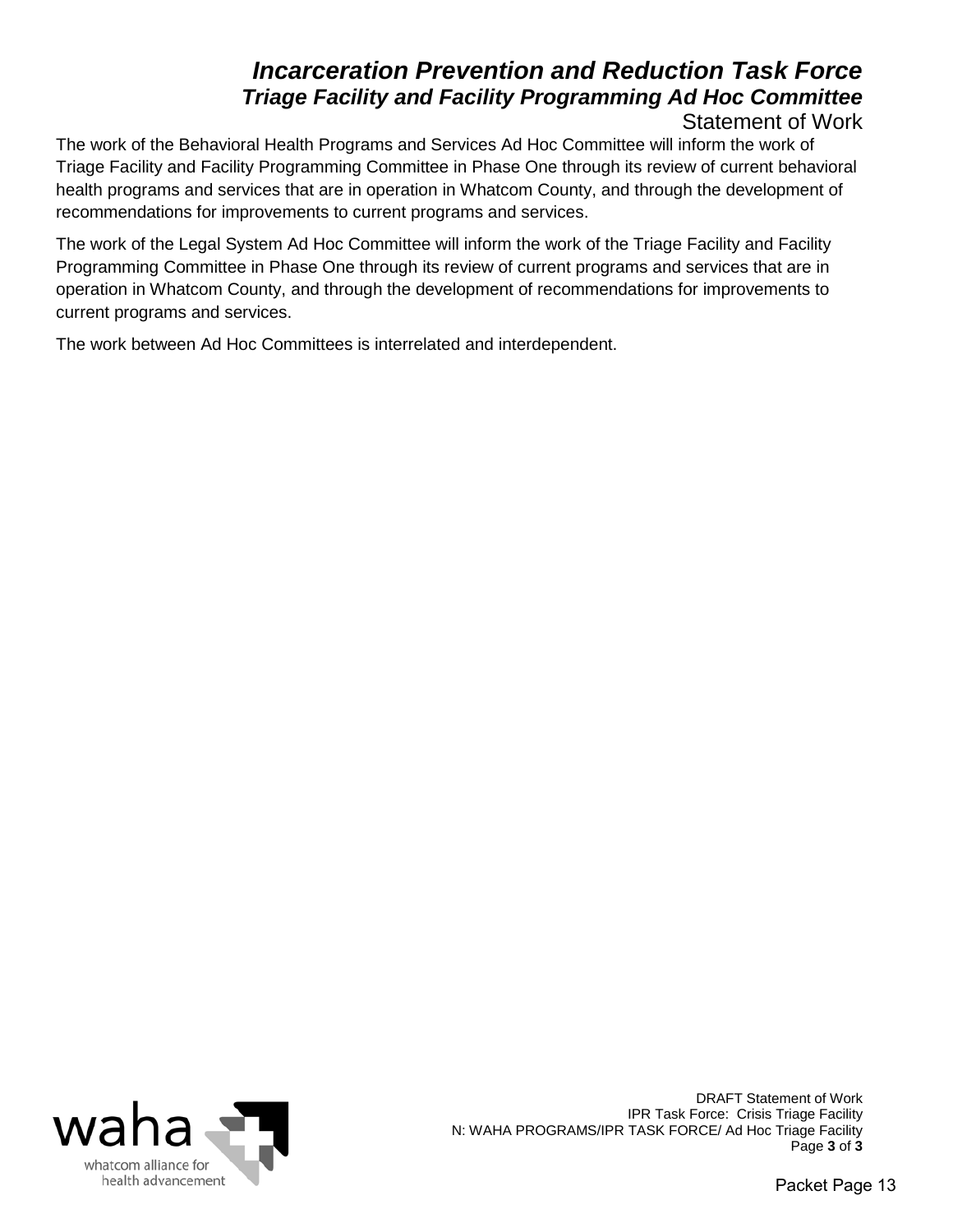S-3945.1

#### **SUBSTITUTE SENATE BILL 6090**

**State of Washington 65th Legislature 2018 Regular Session**

**By** Senate Ways & Means (originally sponsored by Senators Frockt, Honeyford, Mullet, Darneille, Liias, Palumbo, Takko, Keiser, Van De Wege, Hunt, Nelson, Dhingra, Chase, Saldaña, Rolfes, McCoy, Carlyle, Wellman, Ranker, and Kuderer)

READ FIRST TIME 01/16/18.

 AN ACT Relating to the capital budget; making appropriations and authorizing expenditures for capital improvements; amending RCW 28B.10.027, 28B.20.725, and 28B.30.750; reenacting and amending RCW 43.19.501; amending 2017 3rd sp.s. c 4 ss 1017, 1040, 1048, 2001, and 3120 (uncodified); creating new sections; repealing 2017 3rd sp.s. c 4 ss 3043, 3059, and 3134 (uncodified); making appropriations; providing an expiration date; and declaring an emergency.

BE IT ENACTED BY THE LEGISLATURE OF THE STATE OF WASHINGTON:

 NEW SECTION. **Sec. 1.** (1) A capital budget is hereby adopted and, subject to the provisions set forth in this act, the several dollar amounts hereinafter specified, or so much thereof as shall be sufficient to accomplish the purposes designated, are hereby appropriated and authorized to be incurred for capital projects during the period beginning July 1, 2017, and ending June 30, 2019, out of the several funds specified in this act. This authorization extends to reimbursement of any expenses incurred between July 1, 2017, and the effective date of this act that would have been authorized to occur or to be reimbursed under the terms of this act had it been in effect on July 1, 2017.

 (2) The definitions in this subsection apply throughout this act unless the context clearly requires otherwise.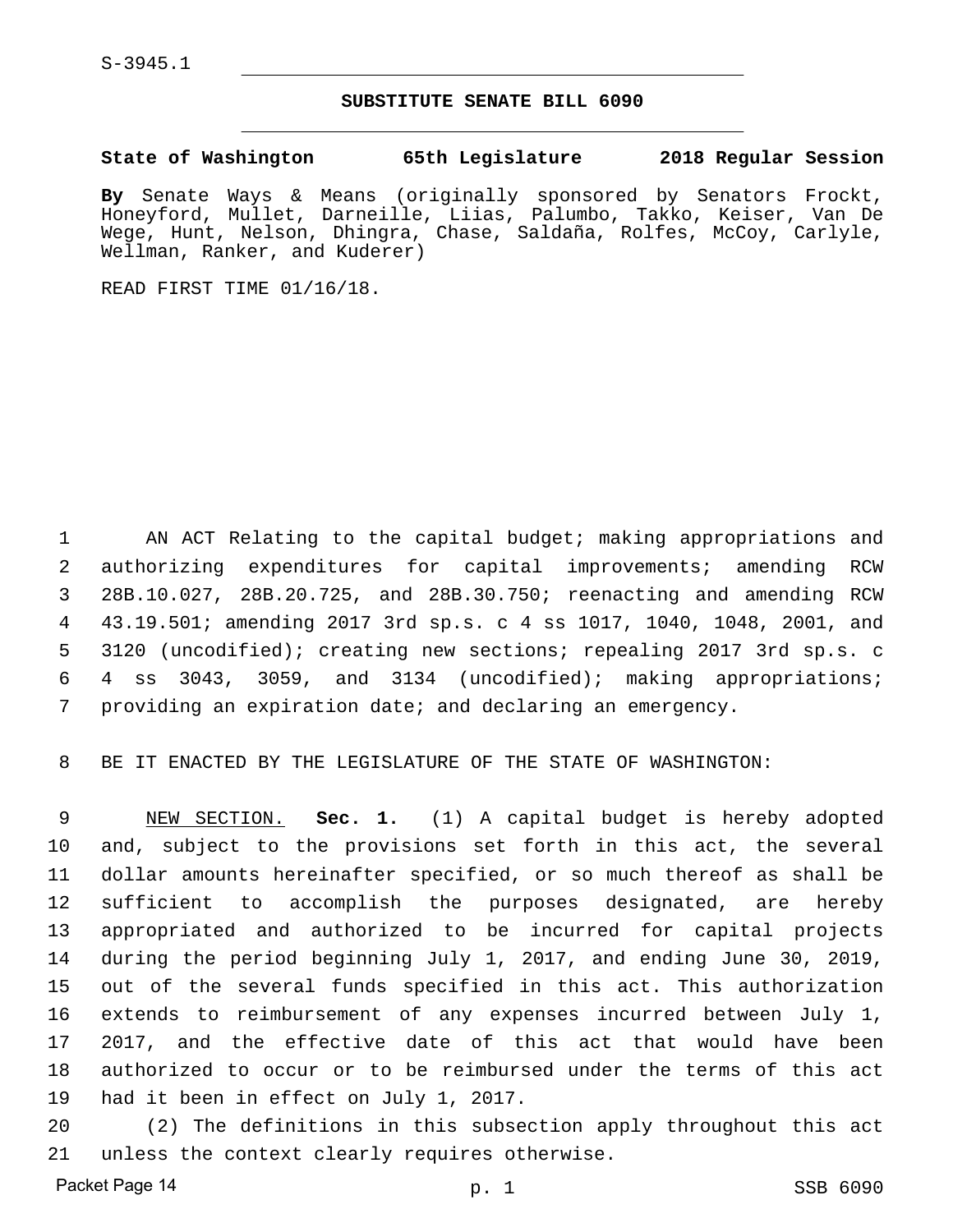to the office of financial management and the appropriate fiscal committees of the legislature on the results of the assessments by January 1, 2019. Appropriation: State Building Construction Account—State. . . . . . \$15,086,000 Prior Biennia (Expenditures). . . . . . . . . . . . . . . . . \$0 Future Biennia (Projected Costs). . . . . . . . . . . . . . . \$0 TOTAL. . . . . . . . . . . . . . . . . . . . . . \$15,086,000 NEW SECTION. **Sec. 1019. FOR THE DEPARTMENT OF COMMERCE** PWAA Preconstruction and Emergency Loan Programs (40000009) The appropriation in this section is subject to the following conditions and limitations: (1) \$5,000,000 is provided solely for the public works board's emergency loan program. (2) \$14,000,000 is provided solely for the public works board's preconstruction loan program. Appropriation: State Taxable Building Construction Account—State. . \$19,000,000 Prior Biennia (Expenditures). . . . . . . . . . . . . . . . . \$0 Future Biennia (Projected Costs). . . . . . . . . . . . . . . \$0 TOTAL. . . . . . . . . . . . . . . . . . . . . . \$19,000,000 NEW SECTION. **Sec. 1020. FOR THE DEPARTMENT OF COMMERCE** Behavioral Health Community Capacity (40000018) The appropriation in this section is subject to the following conditions and limitations: (1) The appropriation in this section is provided solely for the department of commerce, in collaboration with the department of social and health services, to issue grants to community hospitals or other community entities to expand and establish new capacity for behavioral health services in communities. Amounts provided in this section may be used for construction and equipment costs associated with establishment of the facilities. Amounts provided in this section may not be used for operating costs associated with the treatment of patients using these services. The department shall establish criteria for the issuance of the grants, which must include: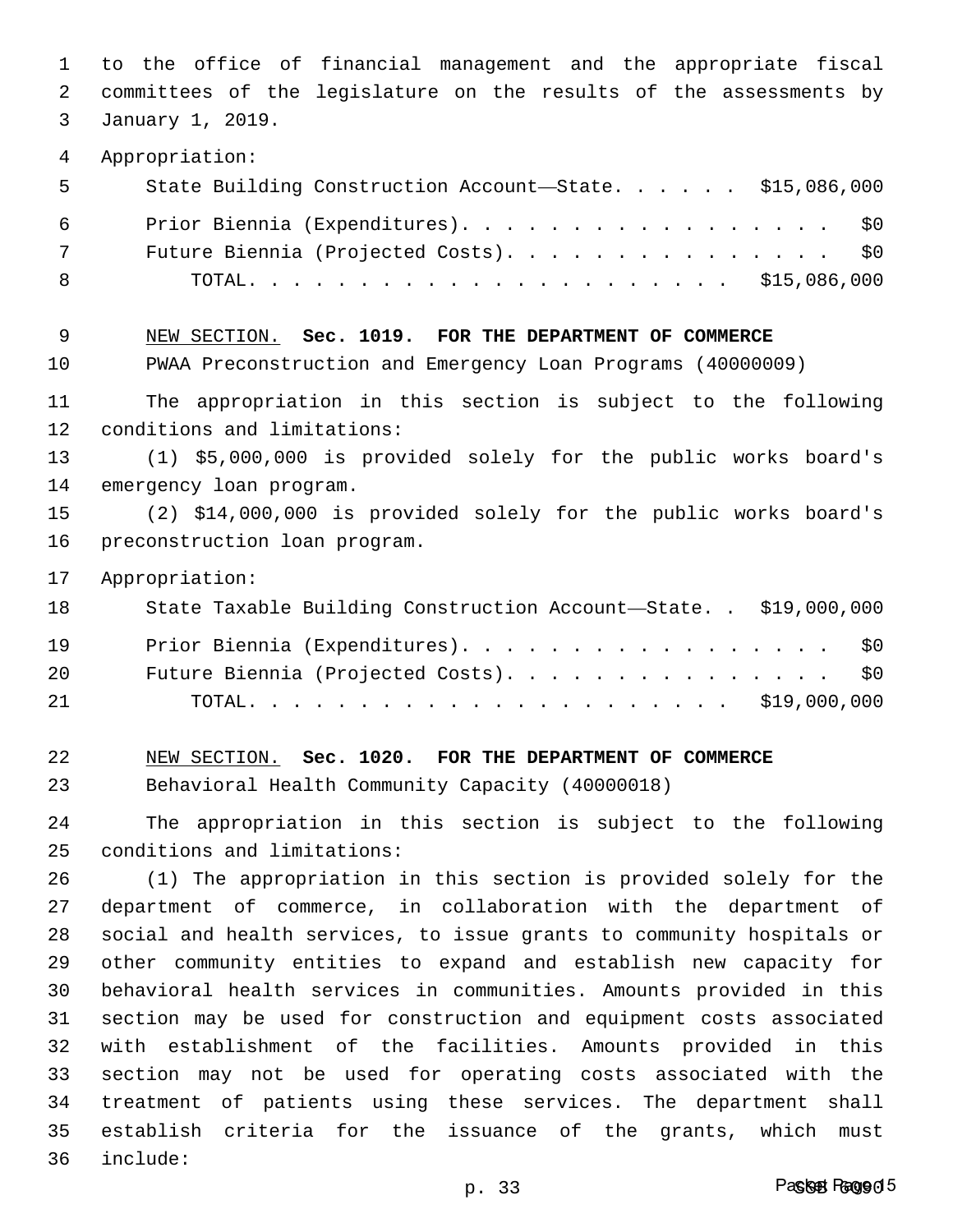(a) Evidence that the application was developed in collaboration with one or more behavioral health organizations, as defined in RCW 71.24.025;

 (b) Evidence that the applicant has assessed and would meet gaps in geographical behavioral health services needs in their region;

 (c) A commitment by applicants to serve persons who are publicly funded and persons detained under the involuntary treatment act under chapter 71.05 RCW;

 (d) A commitment by the applicant to maintain the beds or 10 facility for at least a ten-year period;

 (e) The date upon which structural modifications or construction would begin and the anticipated date of completion of the project;

 (f) A detailed estimate of the costs associated with opening the beds; and

 (g) The applicant's commitment to work with local courts and prosecutors to ensure that prosecutors and courts in the area served by the hospital or facility will be available to conduct involuntary commitment hearings and proceedings under chapter 71.05 RCW.

 (2) In awarding funding for projects in subsection (3), the department, in consultation with the department of social and health services and behavioral health organizations, must strive for geographic distribution and allocate funding based on population and service needs of an area. The department must consider current services available, anticipated services available based on projects underway, and the service delivery needs of an area.

 (3) \$36,600,000 is provided solely for a competitive process for each category listed and is subject to the criteria in subsections (1) and (2) of this section:

 (a) \$4,600,000 is provided solely for at least two enhanced service facilities for long-term placement of geriatric or traumatic brain injury patients and that are not subject to federal funding restrictions that apply to institutions of mental diseases;

 (b) \$2,000,000 is provided solely for at least one facility with secure detox treatment beds that are not subject to federal funding restrictions that apply to institutions of mental diseases;

 (c) \$2,000,000 is provided solely for at least one facility with acute detox treatment beds that are not subject to federal funding restrictions that apply to institutions of mental diseases;

 (d) \$11,400,000 is provided solely for crisis diversion or stabilization facilities that are not subject to federal funding Packet Page 16 p. 34 SSB 6090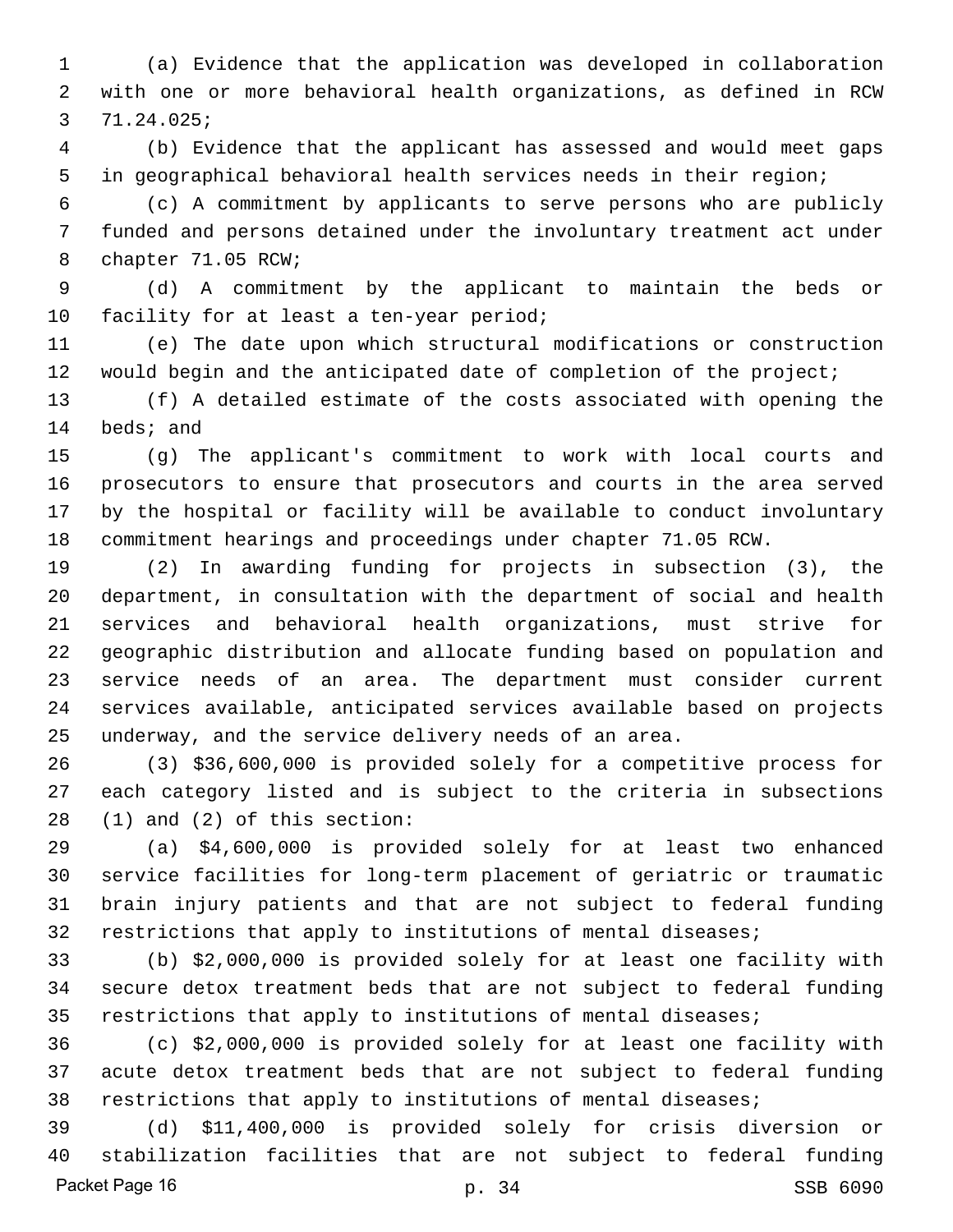restrictions that apply to institutions of mental diseases. At least two of the facilities must be located in King county and one must be located in Pierce county;

 (e) \$10,000,000 is provided solely for the department to provide grants to community hospitals or freestanding evaluation and treatment providers to develop capacity for beds to serve individuals on ninety or one hundred eighty day civil commitments as an alternative to treatment in the state hospitals. In awarding this funding, the department must coordinate with the department of social and health services and the department of health and must only select facilities that meet the following conditions:

 (i) The funding must be used to increase capacity related to serving individuals who will be transitioned from or diverted from the state hospitals;

 (ii) The facility is not subject to federal funding restrictions 16 that apply to institutions of mental diseases;

 (iii) The provider has submitted a proposal for operating the facility to the department of social and health services;

 (iv) The provider has demonstrated to the department of health and the department of social and health services that it is able to meet applicable licensing and certification requirements in the facility that will be used to provide services; and

 (v) The department of social and health services has confirmed that it intends to contract with the facility for operating costs within funds provided in the operating budget for these purposes; and

 (f) \$6,600,000 is provided solely for the department to provide grants to community providers to develop psychiatric residential treatment beds to serve individuals being diverted or transitioned from the state hospitals. In awarding this funding, the department must coordinate with the department of social and health services, the department of health, and the local behavioral health organization jurisdiction for which a proposal has been submitted and must only select facilities that meet the following conditions:

 (i) The funding must be used to increase capacity related to serving individuals who will be transitioned from or diverted from the state hospitals;

 (ii) The facility is not subject to federal funding restrictions that apply to institutions of mental diseases;

 (iii) The provider has submitted a proposal for operating the facility to the behavioral health organization in the region;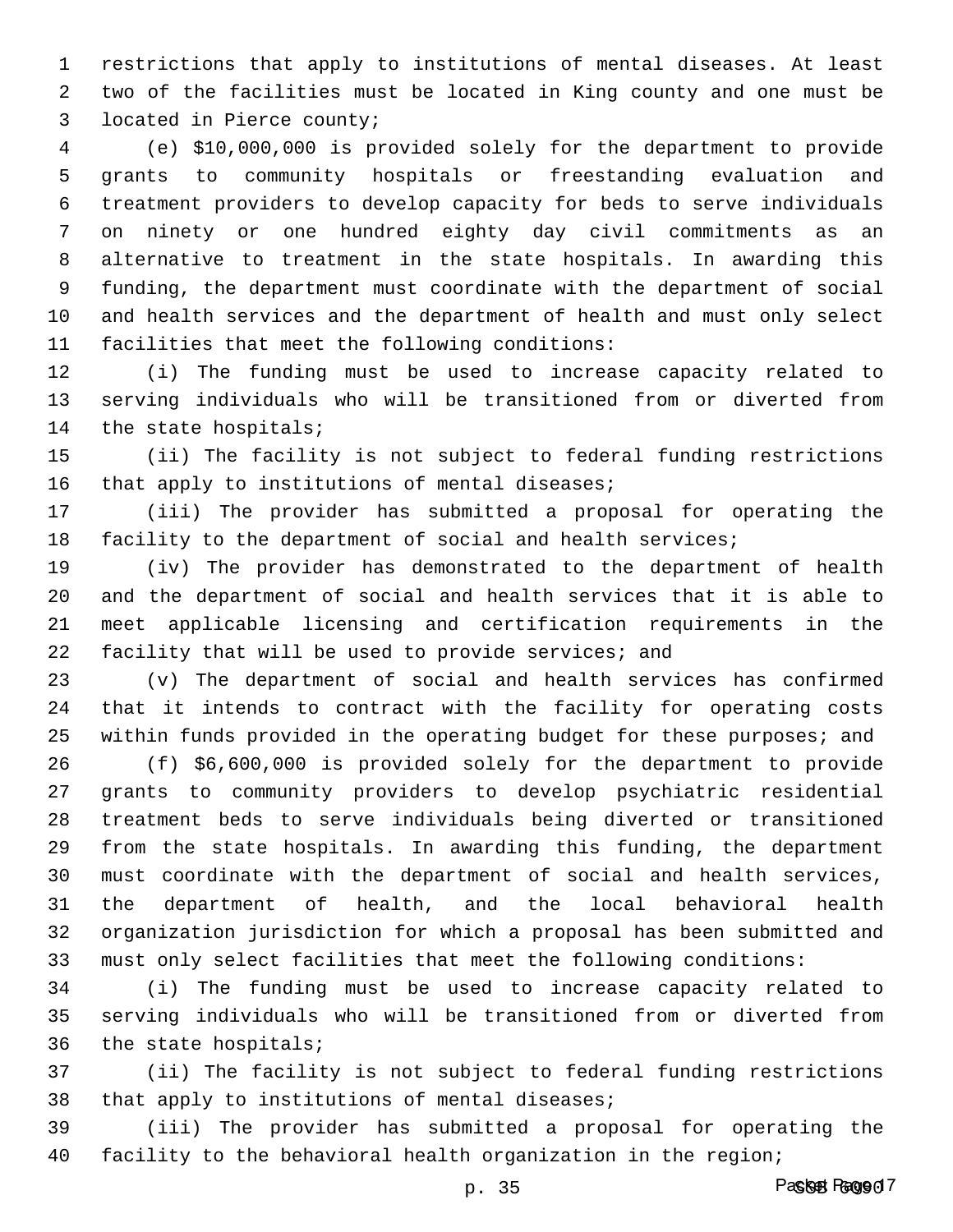(iv) The provider has demonstrated to the department of health and the department of social and health services that it is able to meet applicable licensing and certification requirements in the facility that will be used to provide services; and

 (v) The behavioral health organization has confirmed that it intends to contract with the facility for operating costs within funds provided in the operating budget for these purposes.

 (4) \$26,000,000 is provided solely for the following list of projects and is subject to the criteria in subsection (1) of this section:

North Sound Behavioral Health Organization Denny

| 12 | Youth Center.                                        | \$5,000,000 |
|----|------------------------------------------------------|-------------|
| 13 | North Sound Behavioral Health Organization Substance |             |
| 14 | Use Disorder Intensive Treatment.                    | \$5,000,000 |
| 15 | Bellingham Mental Health Triage                      | \$5,000,000 |
| 16 | Bellingham Acute Detox.                              | \$2,000,000 |
| 17 | SWWA Diversion Crisis and Involuntary Treatment.     | \$3,000,000 |
| 18 | Daybreak Center for Adolescent Recovery.             | \$3,000,000 |
| 19 | Nexus Youth and Families.                            | \$500,000   |
| 20 | Valley City Recovery Place.                          | \$2,000,000 |
| 21 | Geriatric Diversion. \$500,000                       |             |
|    |                                                      |             |

 (5) \$3,000,000 is provided solely for a grant to a joint venture between MultiCare-Franciscan to provide community based behavioral health services. Funding provided in this subsection is subject to the criteria in subsection (1) of this section. The department of commerce may not release funding for this project unless MultiCare- Franciscan enters into a memorandum of understanding with the department of social and health services by October 31, 2018, to collaborate on development and implementation of strategies to expand the behavioral health workforce in the region. At a minimum, the agreement must include strategies for increasing recruitment of health professionals required to staff psychiatric inpatient facilities, including psychiatrists, psychologists, nurses and other health care professionals. The agreement must also identify opportunities for coordination between the parties to expand access to clinical skill development and training opportunities in the region and strategies for collaborative service delivery between the parties when possible. To objectively evaluate the efficacy of the strategies implemented to achieve the desired outcomes of the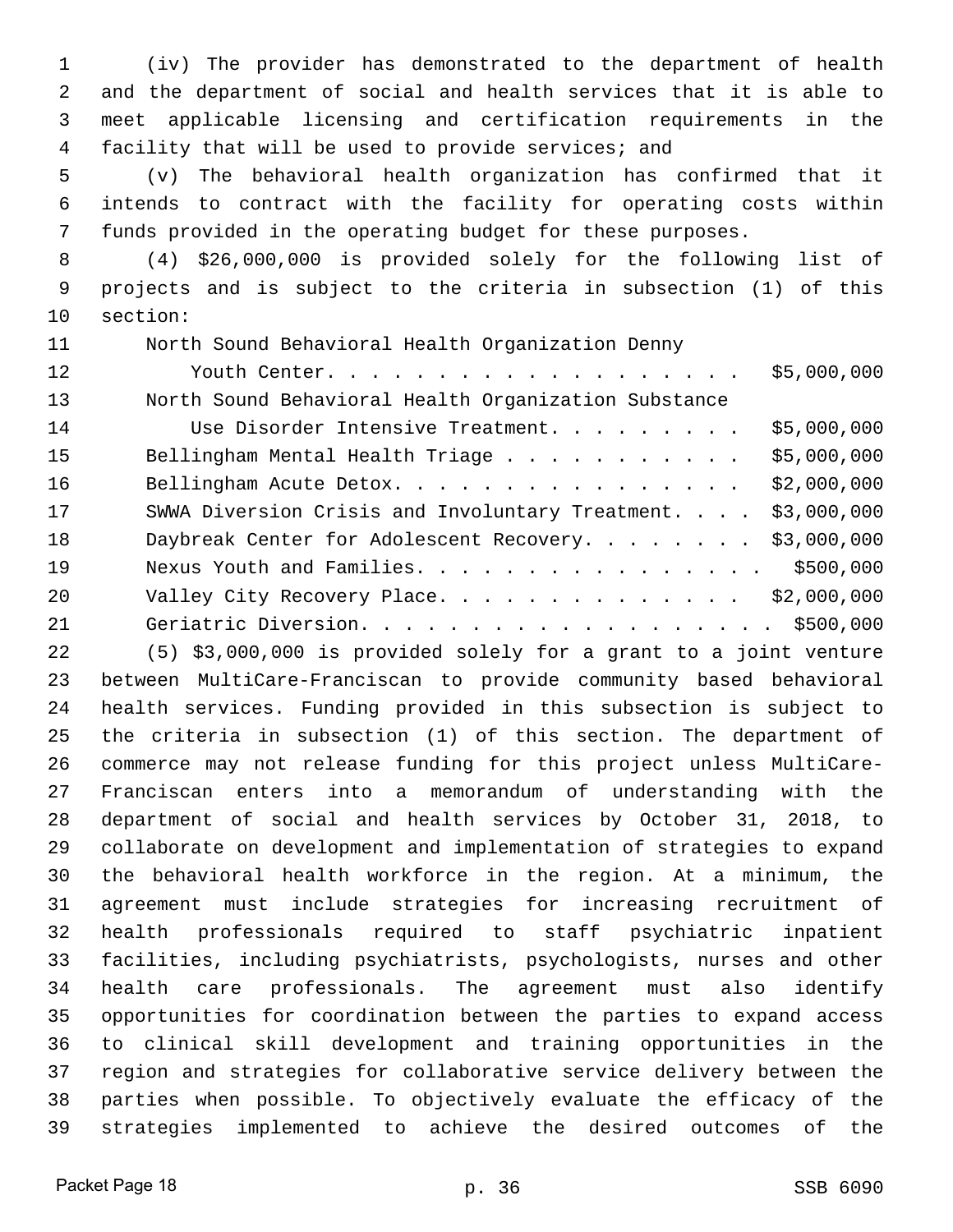agreement, performance measures and targets must be established to include:

 (a) MultiCare-Franciscan and the department of social and health services must work collaboratively to decrease vacancy rates for hard-to-recruit health care professionals employed by each facility. The parties must develop strategies to attract more qualified health care professionals to the area and ensure comparable exposure to the benefits of working for each organization. The parties must measure the success of these strategies by the decrease in vacancy rate for health care professionals necessary to provide safe, quality inpatient psychiatric care in MultiCare-Franciscan and department facilities following the first year as the baseline of the partnership/consortium and with updated goals for each subsequent year. MultiCare-Franciscan and the department of social and health services must work to increase the competency and skills of health care professionals across both facilities by establishing organized joint- and cross-training programs. The parties must measure the success of this strategy by the number of health care professionals in total and by discipline complete cross-training activities and by the number and hours of cross-training opportunities offered under the agreement.

 (6) The department of commerce shall notify all applicants that they may be required to have a construction review performed by the department of health.

 (7) To accommodate the emergent need for behavioral health services, the department of health and the department of commerce, in collaboration with the health care authority and the department of social and health services, shall establish a concurrent and expedited process to assist grant applicants in meeting any applicable regulatory requirements necessary to operate inpatient psychiatric beds, free-standing evaluation and treatment facilities, enhanced services facilities, triage facilities, crisis stabilization facilities, detox, or secure detox.

Appropriation:

| 35 | State Building Construction Account-State. \$65,600,000 |  |
|----|---------------------------------------------------------|--|
| 36 | Prior Biennia (Expenditures). \$0                       |  |
| 37 | Future Biennia (Projected Costs). \$0                   |  |
| 38 |                                                         |  |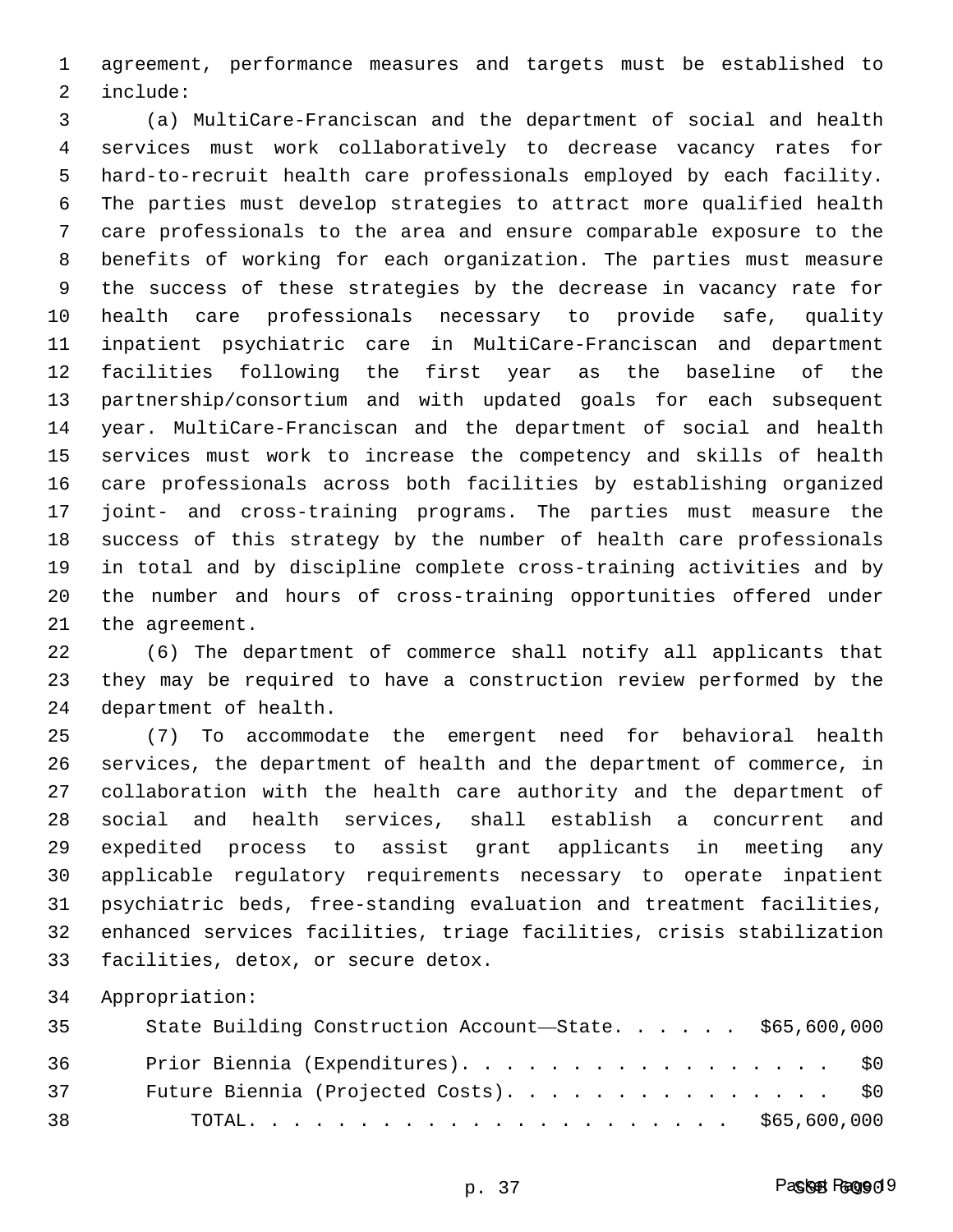provided solely for state parks projects that are reduced. The state parks and recreation commission must provide sufficient evidence that a project cannot move forward without additional funding.

Appropriation:

| 5 <sup>7</sup> | State Building Construction Account-State. \$5,000,000 |  |
|----------------|--------------------------------------------------------|--|
| 6 —            | Prior Biennia (Expenditures). \$0                      |  |
| 7              | Future Biennia (Projected Costs). \$0                  |  |
| - 8            |                                                        |  |

 NEW SECTION. **Sec. 1031. FOR THE OFFICE OF FINANCIAL MANAGEMENT** Evaluation of Law Enforcement Training by Community Colleges (92000022)

 The appropriation in this section is subject to the following conditions and limitations: \$300,000 of the appropriation in this section is provided solely for the office of financial management to contract with an external consultant to develop a plan that provides required basic law enforcement training through student paid programs with training provided by community and technical colleges. The consultant must review the costs, benefits, and risks to the state of Washington and review models from other states. The consultant must provide a report with an implementation plan and recommendations to the governor and the appropriate committees of the legislature by December 10, 2018.

Appropriation:

| 24 | State Building Construction Account-State. \$300,000 |
|----|------------------------------------------------------|
| 25 | Prior Biennia (Expenditures). \$0                    |
| 26 | Future Biennia (Projected Costs). \$0                |
| 27 |                                                      |

 NEW SECTION. **Sec. 1032. FOR THE OFFICE OF FINANCIAL MANAGEMENT** Behavioral Health Statewide Plan (91000434)

 The appropriation in this section is subject to the following conditions and limitations: The office of financial management, in collaboration with the department of commerce, the health care authority, the department of social and health services, the department of health, and behavioral health organizations, shall establish a statewide plan to inform future grant allocations by assessing and prioritizing facility needs and gaps in the behavioral Packet Page 20 p. 45 SSB 6090